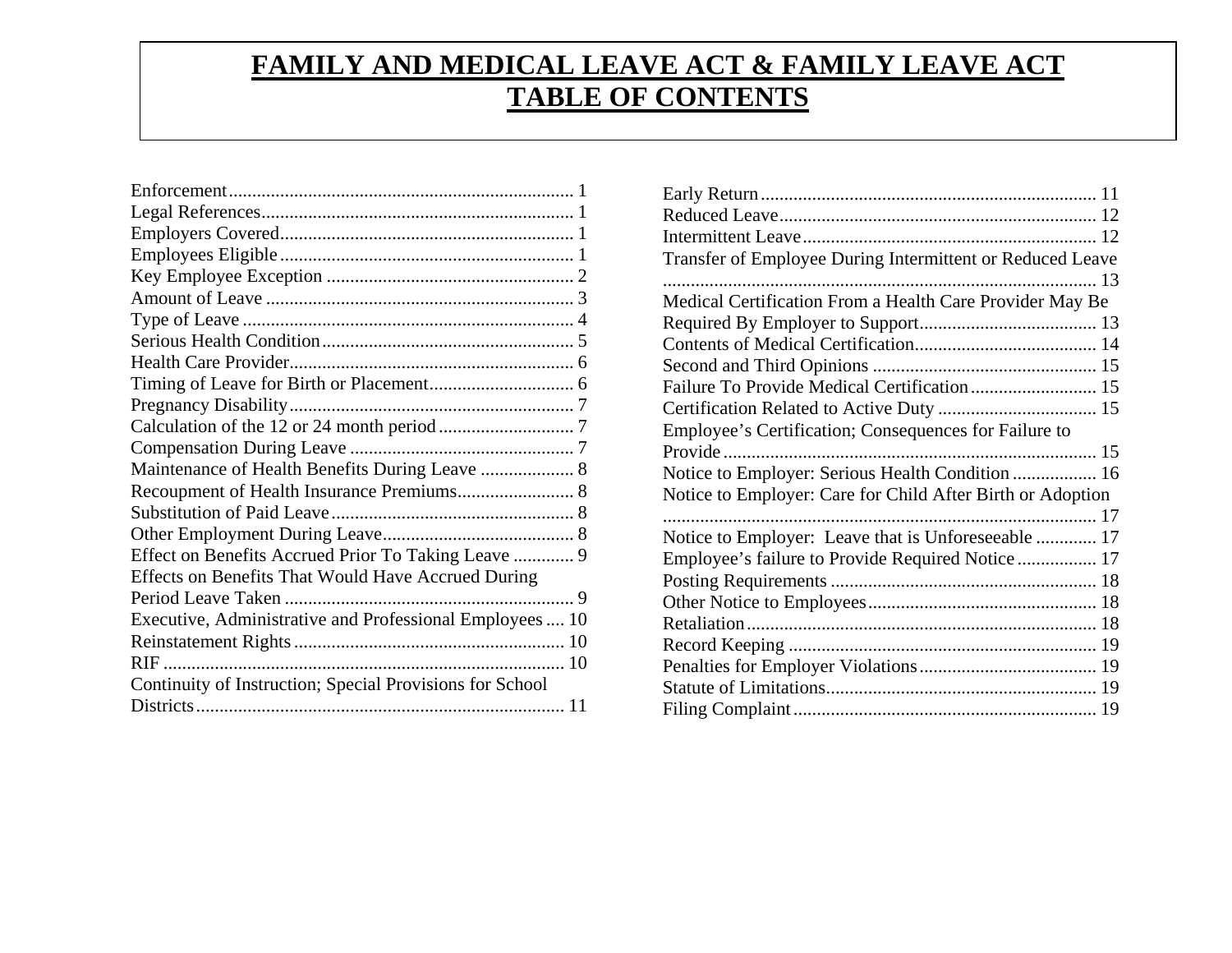<span id="page-1-0"></span>

| <b>Issues</b>                                                                                                                                      | Federal                                                                                                                                                                                                                                                                                                                                                                                  | <b>New Jersey</b>                                                                                                                                                                                                                                                                                                                                                                                 | <b>Most Favorable</b> |
|----------------------------------------------------------------------------------------------------------------------------------------------------|------------------------------------------------------------------------------------------------------------------------------------------------------------------------------------------------------------------------------------------------------------------------------------------------------------------------------------------------------------------------------------------|---------------------------------------------------------------------------------------------------------------------------------------------------------------------------------------------------------------------------------------------------------------------------------------------------------------------------------------------------------------------------------------------------|-----------------------|
| <b>Enforcement</b>                                                                                                                                 | Enforced by U.S. Department of Labor                                                                                                                                                                                                                                                                                                                                                     | Enforced by Division on Civil Rights,<br>Department of Law and Public Safety                                                                                                                                                                                                                                                                                                                      |                       |
| <b>Legal References</b>                                                                                                                            | 29 U.S.C. 2601 et seq.<br>$(P.L. 1993 103-3)$<br>29 C.F.R. 825.100 et seq.                                                                                                                                                                                                                                                                                                               | N.J.S.A. 34: 11B-1 et seq.<br>N.J.A.C. 13:14-1.1 et seq.                                                                                                                                                                                                                                                                                                                                          |                       |
| <b>Employers Covered</b><br>29 U.S.C. 2611 (4)<br>29 C.F.R. 825.104;105,<br>600(b)<br>N.J.S.A. 34:11B-3f.<br><i>N.J.A.C.</i> 13:14-1.2 and<br>3(b) | Public employers are covered,<br>regardless of the number of employees.<br>§825.104. However, public employees<br>must meet all the requirements of<br>eligibility, including that the employer<br>employs 50 or more employees for each<br>working day during each of 20 or more<br>calendar workweeks in the current or<br>preceding calendar year within 75 miles<br>of the worksite. | Employers that are government entities<br>are deemed to be employers under the<br>law.                                                                                                                                                                                                                                                                                                            | Comparable            |
| <b>Employees Eligible</b><br>29 U.S.C. 2611(2)<br>29 C.F.R. 825.110<br>N.J.S.A. 34:11B-3e.<br>N.J.A.C. 13:14-1.2                                   | Have worked for employer at least<br>1,250 hours in preceding 12 months and<br>employed for at least 12 months; and<br>employed at worksite by employer with<br>50 or more employees within 75 miles<br>of that worksite (as detailed above).<br>Hours of service is determined under<br>Fair Labor Standards Act (FLSA)<br>principles.                                                  | Have worked for employer at least 1,000<br>base hours in preceding 12 months and<br>employed for at least 12 months.<br>Base hours include overtime, workers'<br>comp, and hours employee would have<br>worked if not in military service. At<br>employer's option base hours may also<br>include hours for which employee<br>receives other compensation like<br>personal, vacation, sick leave. | New Jersey            |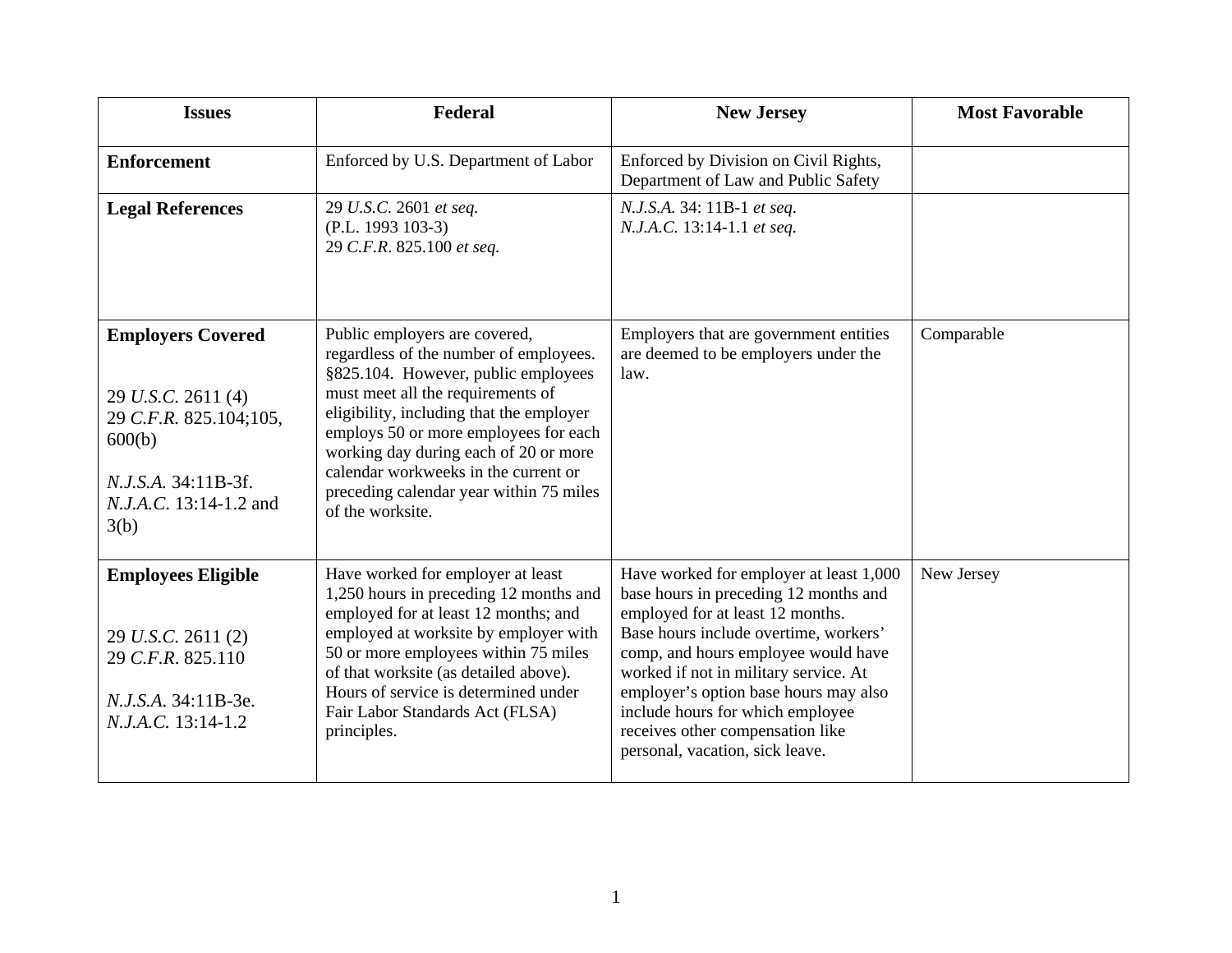<span id="page-2-0"></span>

| <b>Key Employee Exception</b><br>29 U.S.C. 2614 (b)<br>29 C.F.R. 825.217<br><i>N.J.S.A.</i> 34:11B-4h.<br>N.J.A.C. 13:14-1.9 | High paid employees may not be denied<br>leave, but certain high paid salaried<br>employees (top 10%) may be denied<br>restoration to employment if necessary<br>to prevent substantial and grievous<br>economic injury to the employer's<br>operations (described by regulation to<br>exclude minor inconveniences and costs<br>that the employer would experience in<br>the normal course of business, but to<br>include substantial, long-term economic<br>injury, taking into account the ability to<br>temporarily replace or do without the<br>employee and the effect on the<br>operations of reinstating the employee).<br>The employer must notify the key<br>employee upon his/her request for leave<br>that he/she is one of the key employees<br>for whom restoration may be denied. | Certain high paid employees (top 5% or<br>one of the 7 highest paid, whichever is<br>greater) may be denied leave if<br>necessary to prevent substantial and<br>grievous economic injury to the<br>employer's operation and if employer<br>notifies employee of intent to deny leave<br>at the time of denial of leave is<br>determined to be necessary. (Injury<br>defined by regulation as economic harm<br>that would adversely and substantially<br>affect the operations considerably<br>beyond the costs of replacing the<br>employee). | Federal regarding denial<br>of leave.<br>New Jersey regarding<br>restoration |
|------------------------------------------------------------------------------------------------------------------------------|--------------------------------------------------------------------------------------------------------------------------------------------------------------------------------------------------------------------------------------------------------------------------------------------------------------------------------------------------------------------------------------------------------------------------------------------------------------------------------------------------------------------------------------------------------------------------------------------------------------------------------------------------------------------------------------------------------------------------------------------------------------------------------------------------|-----------------------------------------------------------------------------------------------------------------------------------------------------------------------------------------------------------------------------------------------------------------------------------------------------------------------------------------------------------------------------------------------------------------------------------------------------------------------------------------------------------------------------------------------|------------------------------------------------------------------------------|
|------------------------------------------------------------------------------------------------------------------------------|--------------------------------------------------------------------------------------------------------------------------------------------------------------------------------------------------------------------------------------------------------------------------------------------------------------------------------------------------------------------------------------------------------------------------------------------------------------------------------------------------------------------------------------------------------------------------------------------------------------------------------------------------------------------------------------------------------------------------------------------------------------------------------------------------|-----------------------------------------------------------------------------------------------------------------------------------------------------------------------------------------------------------------------------------------------------------------------------------------------------------------------------------------------------------------------------------------------------------------------------------------------------------------------------------------------------------------------------------------------|------------------------------------------------------------------------------|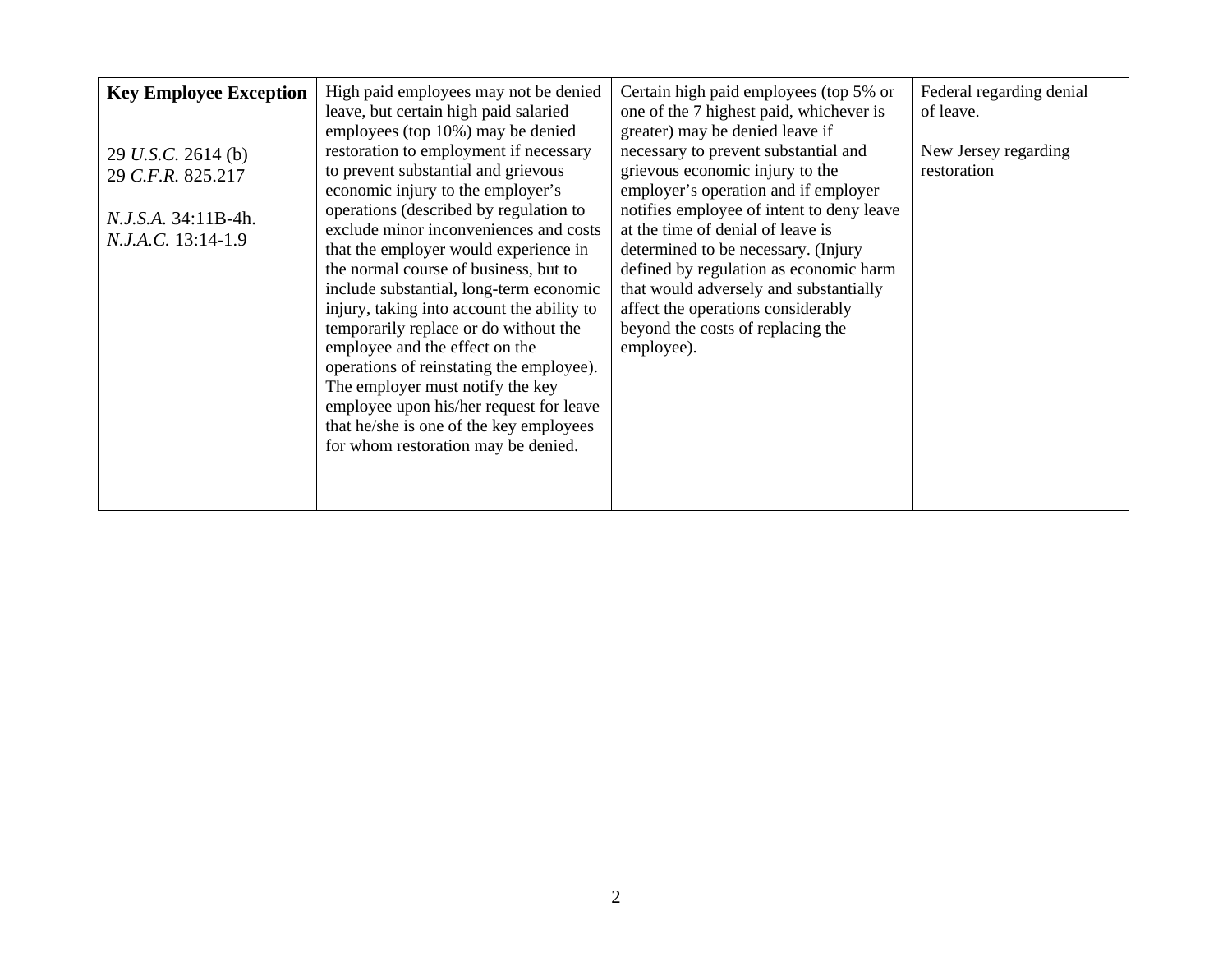<span id="page-3-0"></span>

| <b>Amount of Leave</b>                                                          | 12 workweeks during any 12 month<br>period.                                                                                                                                                                                                                                                                                                                                                                                                                                                                                                                                                                                                                                            | 12 weeks during any 24-month period.<br>(workweeks).                                                                                                                                                                               | Federal, except for leave<br>sharing requirement for |
|---------------------------------------------------------------------------------|----------------------------------------------------------------------------------------------------------------------------------------------------------------------------------------------------------------------------------------------------------------------------------------------------------------------------------------------------------------------------------------------------------------------------------------------------------------------------------------------------------------------------------------------------------------------------------------------------------------------------------------------------------------------------------------|------------------------------------------------------------------------------------------------------------------------------------------------------------------------------------------------------------------------------------|------------------------------------------------------|
| 29 U.S.C. 2612<br>29 C.F.R. 200; 202<br>N.J.S.A. 34:11B-4<br>N.J.A.C. 13:14-1.4 | Spouses working for same employer are<br>only entitled to a combined total of 12<br>weeks for the birth or placement of a<br>child or to care for a parent. Each<br>spouse may make up the rest of his/her<br>12-week entitlement with leave for a<br>purpose other than birth or placement.<br>\$825.202<br>26 workweeks during a 12-month<br>period to care for a service member who<br>has a "serious injury or illness." This<br>leave is only available during a single<br>12-month period. During the single 12-<br>month period, an eligible employee may<br>take a "combined total" of 26<br>workweeks (i.e., the 26 weeks is not in<br>addition to, but rather includes other | No reduction in leave requirement for<br>spouses working for same employer. An<br>employer shall grant leave to more than<br>one employee from the same family at<br>the same time, if otherwise eligible.<br>N.J.A.C. 13:14-1.12. | spouses.                                             |
|                                                                                 | FMLA leave, and includes any<br>applicable limitations on the amounts of<br>time permitted). Does not limit the<br>availability of family leave during any<br>other 12-month period.<br>Spouses working for the same employer<br>are only entitled to a combined total of<br>26 weeks to care for service member; or<br>for a combination of caring for service<br>member, caring for sick parent, and<br>leave for birth/adoption/foster care.                                                                                                                                                                                                                                        |                                                                                                                                                                                                                                    |                                                      |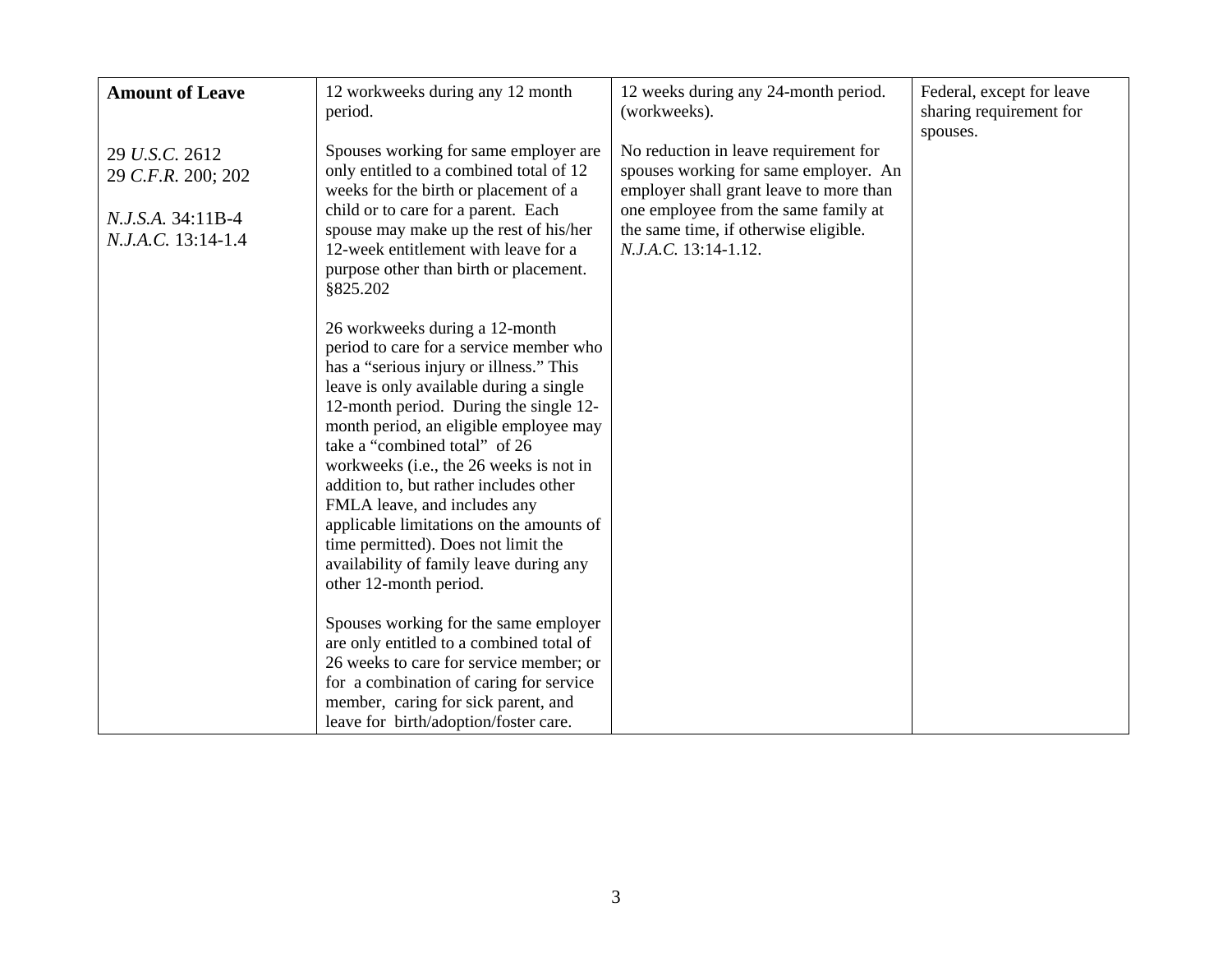<span id="page-4-0"></span>

| <b>Type of Leave</b><br>29 U.S.C. 2612<br>29 C.F.R. 825.200<br>N.J.S.A. 34:11B-3<br>N.J.A.C. 13:14-1.5<br>$N.J.S.A. 37:1-32(1)$<br>(NJCivil Union Law) | 12 workweeks: To care for a child due<br>to birth, placement for adoption or<br>foster care; to care for parent, child or<br>spouse with serious health condition, or<br>employee's own serious health<br>condition.<br>Also, for any qualifying exigency (as<br>the Secretary shall, by regulation,<br>determine) arising out of active duty of<br>the spouse, son, daughter, or parent of<br>the employee (or out of notice of<br>impending call or order to active duty)<br>in the Armed Forces in support of a<br>contingency operation. Parent does not<br>include parents "in law," but does<br>include an individual who stood in loco<br>parentis to the employee when<br>employee was a child. 29 U.S.C.<br>2611(7); 29 C.F.R. 825.113.<br>26 workweeks:<br>To care for a covered service member.<br>Spouse, son, daughter, parent, or next of<br>kin (nearest blood relative) may take<br>leave. (Covered service member is a<br>member of the Armed Forces who is<br>undergoing medical treatment,<br>recuperation or therapy, is otherwise in<br>outpatient status, or is otherwise on the<br>temporary disability retired list, for a<br>serious injury or illness.) | To care for a child due to birth or<br>adoption; to care for parent, parent of<br>spouse or partner in a civil union, child,<br>spouse, or partner in a civil union with<br>serious health condition. (Parent defined<br>to include biological, adoptive, resource-<br>family, step, in-law or guardian who has<br>either parent-child relationship or has<br>sole or joint custody or visitation) | Federal for coverage of<br>employee's own serious<br>health condition. Also for<br>care for child due to foster<br>care placement and for<br>provisions regarding service<br>members.<br>New Jersey for "in laws"<br>and partners in a civil union. |
|--------------------------------------------------------------------------------------------------------------------------------------------------------|-----------------------------------------------------------------------------------------------------------------------------------------------------------------------------------------------------------------------------------------------------------------------------------------------------------------------------------------------------------------------------------------------------------------------------------------------------------------------------------------------------------------------------------------------------------------------------------------------------------------------------------------------------------------------------------------------------------------------------------------------------------------------------------------------------------------------------------------------------------------------------------------------------------------------------------------------------------------------------------------------------------------------------------------------------------------------------------------------------------------------------------------------------------------------------------|----------------------------------------------------------------------------------------------------------------------------------------------------------------------------------------------------------------------------------------------------------------------------------------------------------------------------------------------------------------------------------------------------|-----------------------------------------------------------------------------------------------------------------------------------------------------------------------------------------------------------------------------------------------------|
|--------------------------------------------------------------------------------------------------------------------------------------------------------|-----------------------------------------------------------------------------------------------------------------------------------------------------------------------------------------------------------------------------------------------------------------------------------------------------------------------------------------------------------------------------------------------------------------------------------------------------------------------------------------------------------------------------------------------------------------------------------------------------------------------------------------------------------------------------------------------------------------------------------------------------------------------------------------------------------------------------------------------------------------------------------------------------------------------------------------------------------------------------------------------------------------------------------------------------------------------------------------------------------------------------------------------------------------------------------|----------------------------------------------------------------------------------------------------------------------------------------------------------------------------------------------------------------------------------------------------------------------------------------------------------------------------------------------------------------------------------------------------|-----------------------------------------------------------------------------------------------------------------------------------------------------------------------------------------------------------------------------------------------------|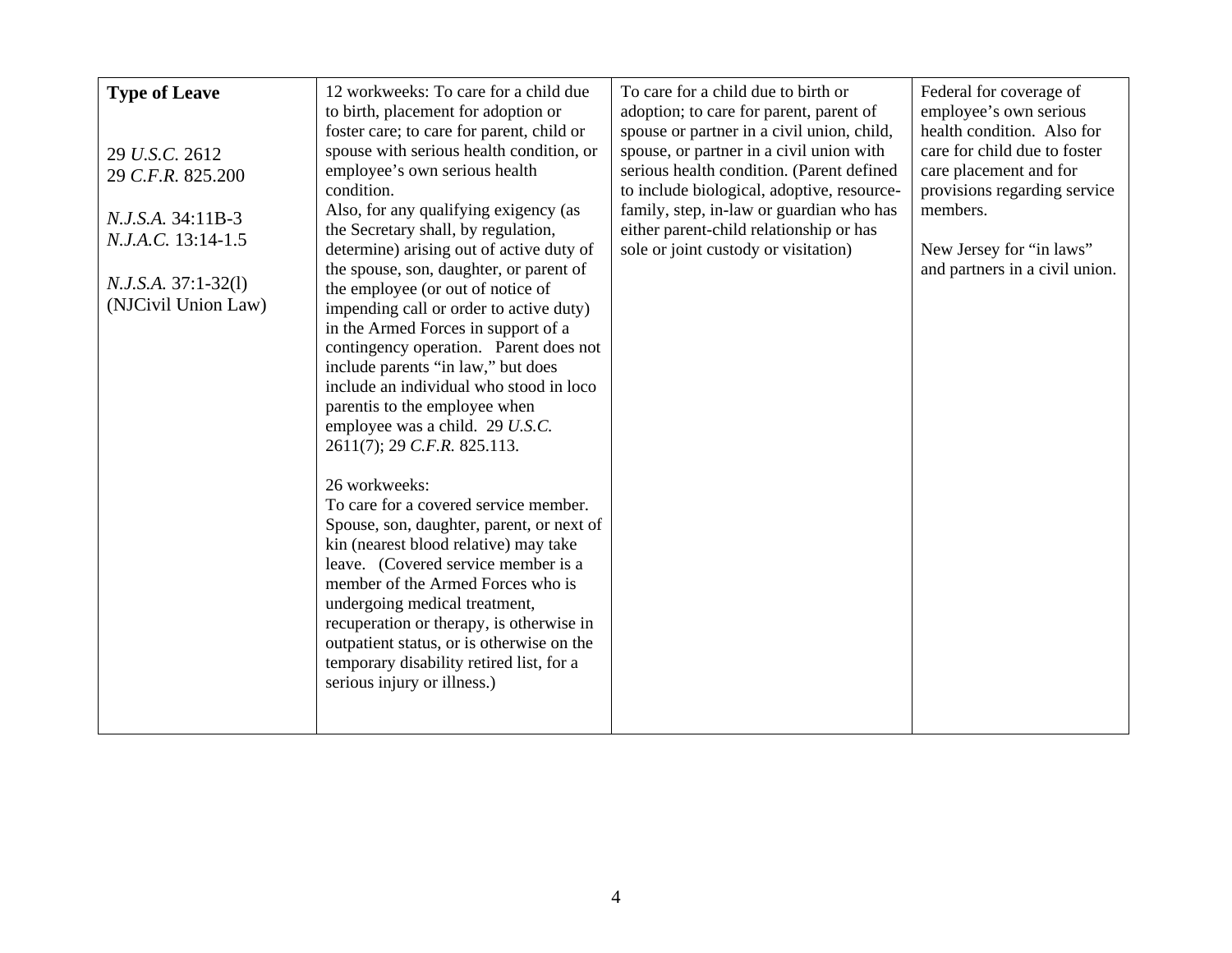<span id="page-5-0"></span>

| <b>Serious Health</b>            | Means illness, injury, impairment, or          | Means illness, injury, impairment, or        | Comparable |
|----------------------------------|------------------------------------------------|----------------------------------------------|------------|
| <b>Condition</b>                 | physical or mental condition involving         | physical or mental condition which           |            |
|                                  | incapacity or treatment connected with         | requires inpatient care in a hospital,       |            |
|                                  | inpatient care in hospital, hospice, or        | hospice or residential medical care          |            |
|                                  | residential medical-care facility; or,         | facility; or continuing medical treatment    |            |
| 29 C.F.R. 825.114                | continuing treatment by a health care          | or continuing supervision by a               |            |
|                                  | provider involving: (1) incapacity or          | healthcare provider. "Continuing             |            |
| N.J.A.C. 13:14-1.2               | absence of more than 3 days from work,         | medical treatment or supervision"            |            |
|                                  | school, or other activities; (2) chronic or    | means (1) incapacity of more than 3          |            |
|                                  | long-term condition incurable or so            | consecutive days and subsequent              |            |
|                                  | serious if not treated would result in         | treatment or incapacity that involves any    |            |
|                                  | incapacity of more than $3 \text{ days}$ ; (3) | one of these: treatment 2 or more times      |            |
|                                  | prenatal care. "Continuing treatment"          | by health care provider or treatment that    |            |
|                                  | by healthcare provider means treatment         | results in a regimen of continuing           |            |
|                                  | 2 or more times, or treatment that             | treatment under supervision of health        |            |
|                                  | results in a regimen of continuing             | care provider; (2) incapacity due to         |            |
|                                  | treatment (e.g., medication or therapy)        | pregnancy/ prenatal care; (3) incapacity     |            |
|                                  | or results in supervision by health care       | due to chronic serious health condition;     |            |
|                                  | provider for long term or chronic              | (4) incapacity for condition for which       |            |
|                                  | condition.                                     | treatment may not be effective $(e.g.$       |            |
|                                  |                                                | Alzheimer's; terminal cancer) and            |            |
|                                  | Injury or illness incurred in line of duty     | patient under continuing supervision of      |            |
| <b>Serious Injury or Illness</b> | on active duty in Armed Forces, that           | provider; (5) absence to receive multiple    |            |
| (armed forces)                   | may render the member medically unfit          | treatments (including period of recovery)    |            |
|                                  | to perform the duties of the member's          | for restorative surgery after injury, or for |            |
|                                  | office, grade, rank or rating.)                | a condition that would likely result in a    |            |
|                                  |                                                | period of incapacity or more than three      |            |
|                                  |                                                | consecutive calendar days if not treated.    |            |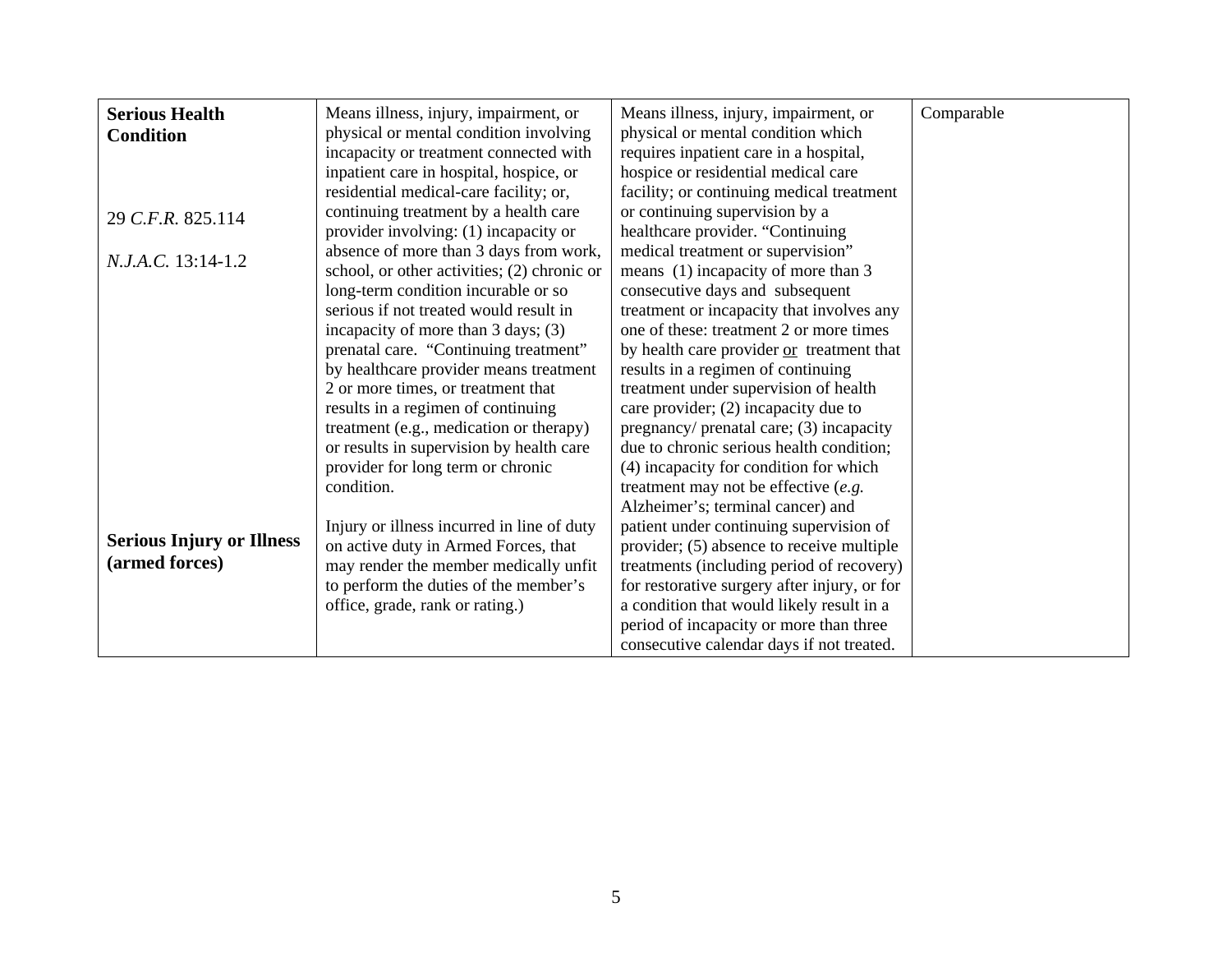<span id="page-6-0"></span>

| <b>Health Care Provider</b><br>29 C.F.R. 825.118<br>N.J.A.C. 13:14-1.2                                                                                         | Means doctors of medicine or<br>osteopathy authorized to practice<br>medicine or surgery in the State; other<br>persons determined by the Secretary of<br>Labor to be capable of providing health<br>care services, including only podiatrists,<br>dentists, clinical psychologists,<br>optometrists, chiropractors (for manual<br>manipulation of spine to correct<br>subluxation demonstrated by X-ray),<br>nurse practitioners, and nurse-<br>midwives, if authorized to practice<br>under State law; or, the First Church of<br>Christ, Scientist in Boston,<br>Massachusetts. | Means any person licensed under<br>Federal, State or local law, or the laws of<br>a foreign nation, or any other person<br>who has been authorized to provide<br>health care by a licensed health care<br>provider. | New Jersey, concerning<br>"foreign doctors and persons"<br>authorized by health care<br>providers." |
|----------------------------------------------------------------------------------------------------------------------------------------------------------------|------------------------------------------------------------------------------------------------------------------------------------------------------------------------------------------------------------------------------------------------------------------------------------------------------------------------------------------------------------------------------------------------------------------------------------------------------------------------------------------------------------------------------------------------------------------------------------|---------------------------------------------------------------------------------------------------------------------------------------------------------------------------------------------------------------------|-----------------------------------------------------------------------------------------------------|
| <b>Timing of Leave for</b><br><b>Birth or Placement</b><br>29 U.S.C. 2612(a) $(2)$<br>29 C.F.R. 825.201<br>$N.J.S.A. 34:11B-4 (c)$<br>$N.J.A.C. 13:14-1.5$ (c) | Entitlement to leave for birth or<br>placement of a child <i>expires</i> 1 year after<br>birth or placement.                                                                                                                                                                                                                                                                                                                                                                                                                                                                       | Entitlement to leave for birth or<br>placement of a child <i>must begin</i> within 1<br>year of birth or placement.                                                                                                 | New Jersey                                                                                          |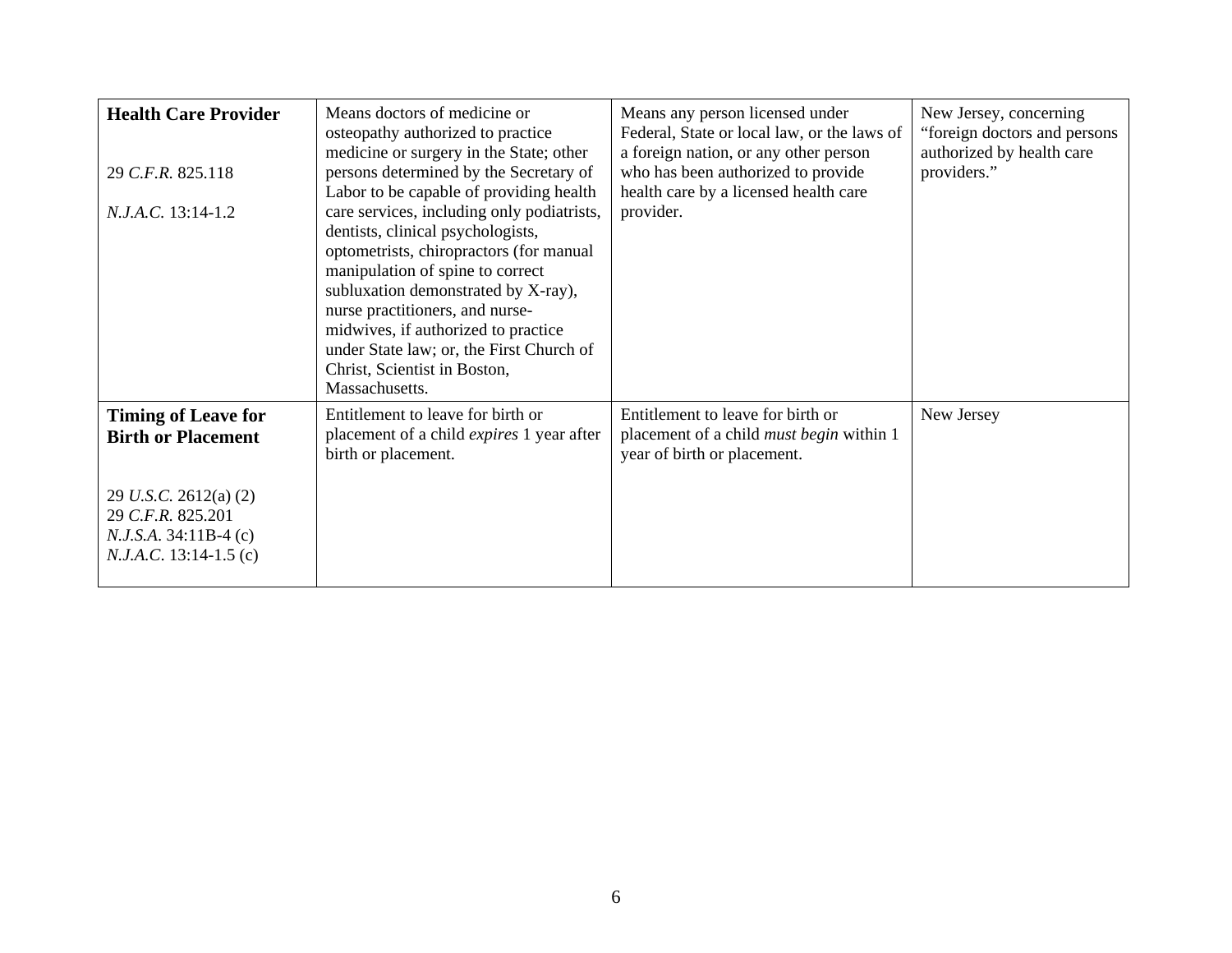<span id="page-7-0"></span>

| <b>Pregnancy Disability</b><br>29 U.S.C. 2612<br>29 C.F.R. 825.114<br>N.J.S.A. 34:11B-13<br>N.J.A.C. 13:14-1.2; 1.6             | Any period before and after the birth of<br>a child where the mother cannot work<br>for medical reasons may be considered<br>leave for a serious health condition.                                                                                                                                                                                                              | Family leave is apart from and in<br>addition to disability leave.<br>Regulations describe interplay between<br>FLA and other laws.                                                                                                                                                                                                                                                                                                                                                                                |            |
|---------------------------------------------------------------------------------------------------------------------------------|---------------------------------------------------------------------------------------------------------------------------------------------------------------------------------------------------------------------------------------------------------------------------------------------------------------------------------------------------------------------------------|--------------------------------------------------------------------------------------------------------------------------------------------------------------------------------------------------------------------------------------------------------------------------------------------------------------------------------------------------------------------------------------------------------------------------------------------------------------------------------------------------------------------|------------|
| <b>Calculation of the 12 or</b><br>24 month period<br>29 C.F.R. 825.200<br><i>N.J.A.C.</i> 13:14-1.4(c) and<br>(d)              | Employer may choose any one of 4<br>methods to determine the "12 month"<br>period," provided it is applied<br>consistently and uniformly:<br>$(1)$ calendar year<br>(2) any fixed, 12-month "leave year"<br>(3) 12-month period measured forward<br>from the date leave begins<br>(4) 12-month period measured<br>backward from the date FMLA leave is<br>used ("rolling back") | Same (except substitute 24-month period<br>for 12-month period)<br>Also, the option chosen must be<br>applied consistently and uniformly. An<br>employer wishing to change to another<br>alternative must give employees 60<br>days' notice and the transition must take<br>place in such a way that the employees<br>retain the full benefit of 12 weeks of<br>leave. If an employer fails to select a<br>listed option, the option that provides the<br>most beneficial outcome to the employee<br>will be used. |            |
| <b>Compensation During</b><br>Leave<br>29 U.S.C. 2612(c)<br>29 C.F.R. 825.207<br>N.J.S.A. 34:11B-4d.<br>$N.J.A.C. 13:14-1.5(b)$ | Paid leave not required.                                                                                                                                                                                                                                                                                                                                                        | Paid leave not required.                                                                                                                                                                                                                                                                                                                                                                                                                                                                                           | Comparable |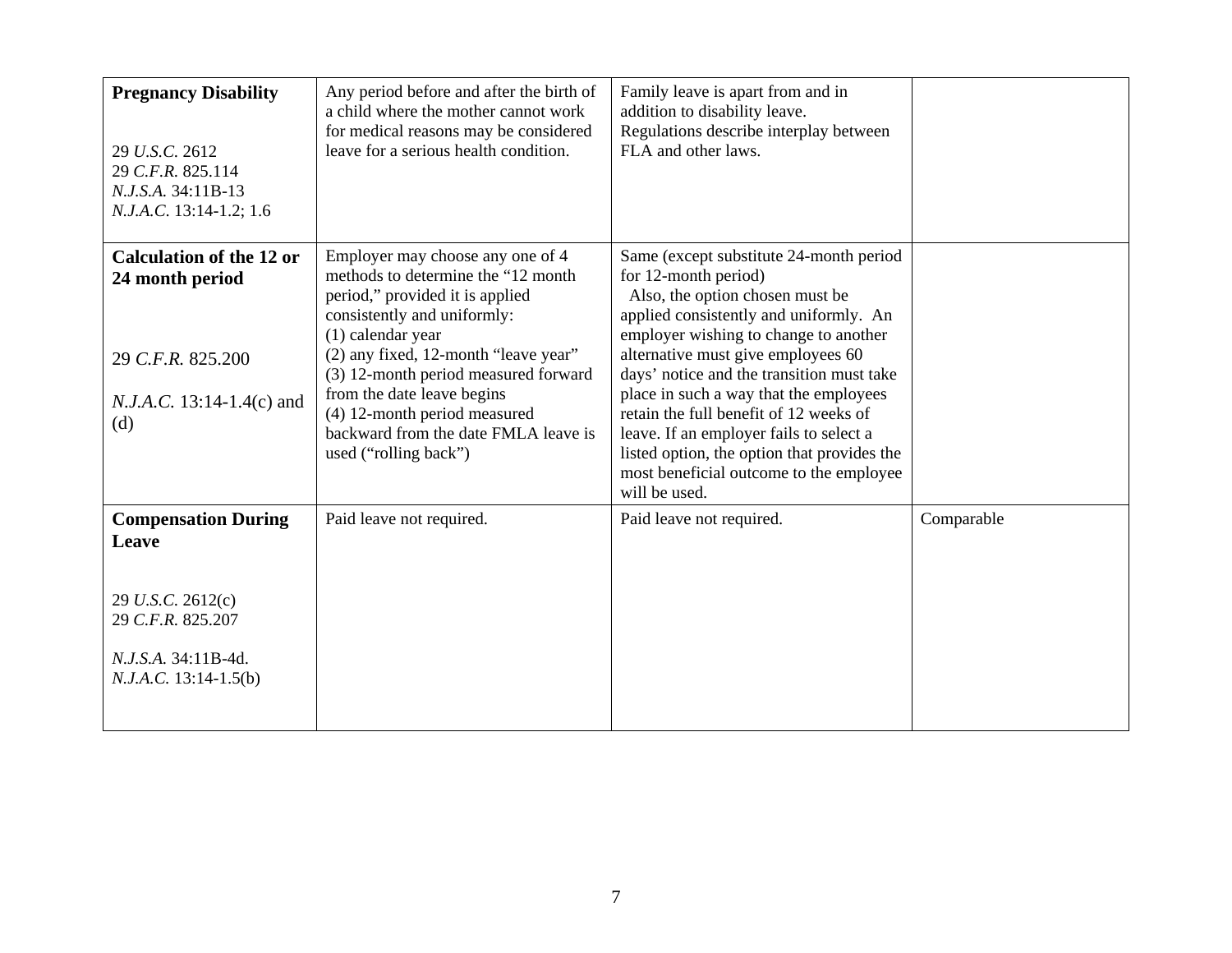<span id="page-8-0"></span>

| <b>Maintenance of Health</b><br><b>Benefits During Leave</b><br>29 U.S.C. 2614(c)<br>29 C.F.R. 825.209<br>N.J.S.A. 34:11B-8<br>N.J.A.C. 13:14-1.13 | During leave, group health insurance<br>must be maintained. Law contains no<br>obligation to maintain other benefits<br>such as life insurance, disability<br>insurance, etc., although these must<br>resume upon employee's return.                                                                                                                                                     | During leave, the employer must<br>maintain group health insurance at same<br>level, as well as any other benefits that<br>the employer usually maintains for its<br>employees on temporary leave.<br>However, this provision has been ruled<br>void as it relates to any employee<br>welfare benefit plan regulated under<br>ERISA. Thus, private employers (versus<br>government employers) are not required<br>to maintain insurance benefits under the<br>FLA. | Federal as relates to<br>employees of private<br>employers.<br>New Jersey as relates to<br>level of benefits that must be<br>maintained. |
|----------------------------------------------------------------------------------------------------------------------------------------------------|------------------------------------------------------------------------------------------------------------------------------------------------------------------------------------------------------------------------------------------------------------------------------------------------------------------------------------------------------------------------------------------|--------------------------------------------------------------------------------------------------------------------------------------------------------------------------------------------------------------------------------------------------------------------------------------------------------------------------------------------------------------------------------------------------------------------------------------------------------------------|------------------------------------------------------------------------------------------------------------------------------------------|
| <b>Recoupment of Health</b><br><b>Insurance Premiums</b><br>29 U.S.C. 2614(c)(2)<br>29 C.F.R. 825.213                                              | If the employee fails to return to work<br>after leave expires, the employer may<br>recover the cost of health premiums<br>paid unless the reason for not returning<br>is due to the continuation of the serious<br>health condition of self, parent, child or<br>spouse, or serious injury or illness of<br>covered service member, or another<br>reason beyond the employee's control. | Recoupment of health premiums not<br>addressed.                                                                                                                                                                                                                                                                                                                                                                                                                    | New Jersey if silence is<br>interpreted to preclude<br>recoupment.                                                                       |
| <b>Substitution of Paid</b><br>Leave<br>29 U.S.C. 2612(d)(2)<br>29 C.F.R. 825.208<br>N.J.A.C. 13:14-1.7                                            | Employee may elect or employer may<br>require accrued paid leave to be<br>substituted in some cases. Employer<br>not required to provide paid leave<br>where would not normally so provide.<br>Lumberton App. Div. unreported<br>ruling—whether employer may require<br>employee to substitute accrued paid<br>leave for FMLA leave is negotiable.                                       | Existing past practice or policy governs<br>the use of accrued paid leave. If there is<br>no policy regarding the use of accrued<br>paid leave, the employee may opt to use<br>it but the employer may not require its<br>use.                                                                                                                                                                                                                                     | New Jersey                                                                                                                               |
| <b>Other Employment</b><br><b>During Leave</b>                                                                                                     | Employer may apply uniform policy<br>governing outside or supplemental<br>employment. If there is no policy,<br>benefits may not be denied on the basis<br>of employment during leave, unless the                                                                                                                                                                                        | Employee may not perform other full-<br>time employment if employee was not so<br>employed immediately prior to leave;<br>regulations permit part-time employment<br>at same number of hours regularly                                                                                                                                                                                                                                                             | FMLA where employer has<br>no policy. Where employer<br>has a policy, depends on<br>terms of policy.                                     |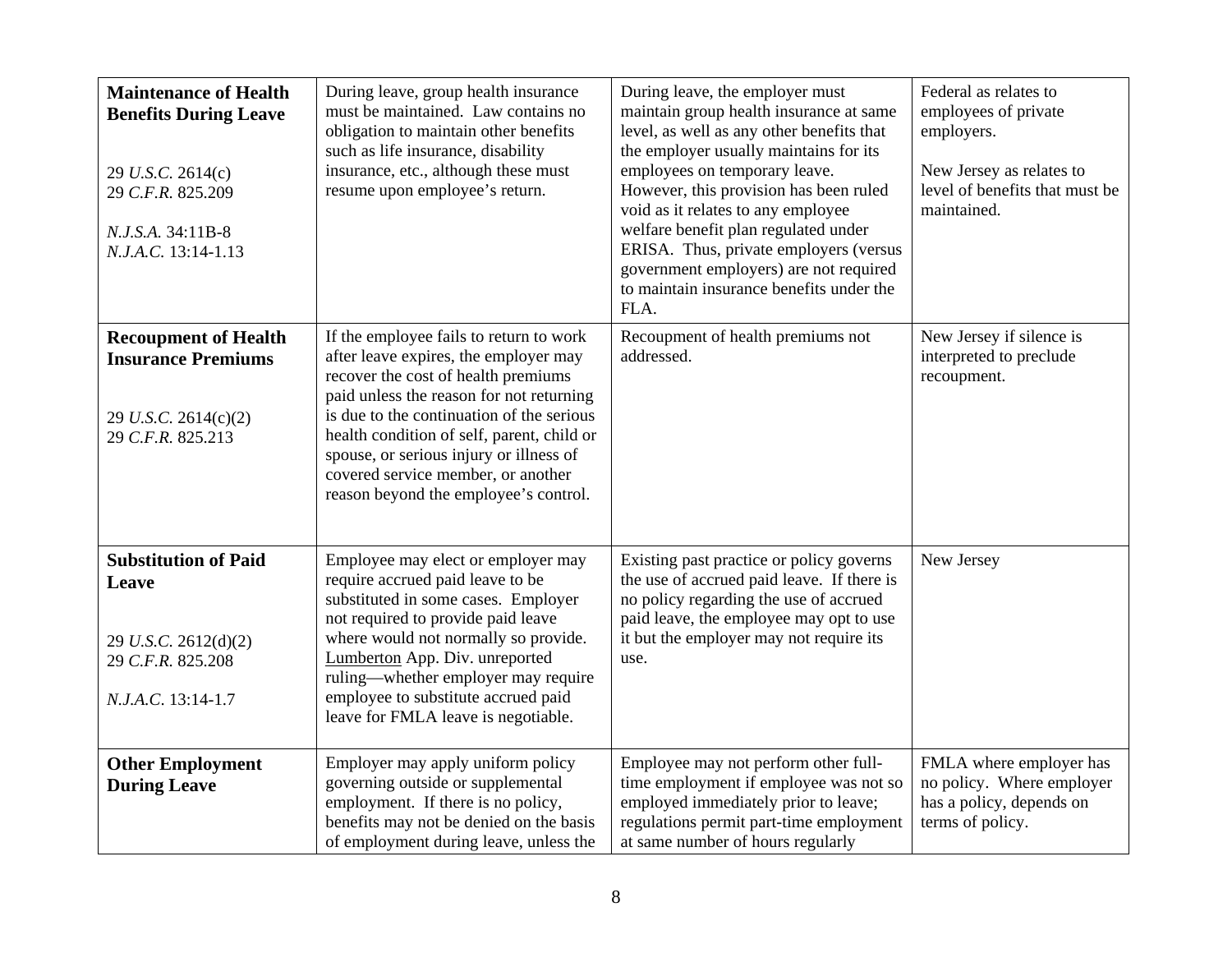<span id="page-9-0"></span>

| 29 C.F.R. 825.312(h.)<br>N.J.S.A. 34:11B-4g<br>N.J.A.C. 13:14-1.8                                                                                                     | leave was fraudulently obtained.                                                                                                                                                                                                                                                                                                                                    | worked prior to leave; employer may not<br>prohibit part-time employment                                                                                                                                                                                                                                                                                          |                     |
|-----------------------------------------------------------------------------------------------------------------------------------------------------------------------|---------------------------------------------------------------------------------------------------------------------------------------------------------------------------------------------------------------------------------------------------------------------------------------------------------------------------------------------------------------------|-------------------------------------------------------------------------------------------------------------------------------------------------------------------------------------------------------------------------------------------------------------------------------------------------------------------------------------------------------------------|---------------------|
| <b>Effect on Benefits</b><br><b>Accrued Prior To</b><br><b>Taking Leave</b><br>29 U.S.C. 2614(a)(2)<br>29 C.F.R. 825.215<br>N.J.S.A. 34:11B-7<br>N.J.A.C. 13:14-1.11  | Taking of leave does not result in the<br>loss of any employment benefit accrued<br>prior to commencement of leave.<br>(Benefits include group life insurance,<br>health insurance, disability insurance,<br>sick leave, annual leave, educational<br>benefits, pensions.)                                                                                          | Taking leave does not result in the loss<br>of any employment benefit accrued prior<br>to commencement of leave. (Benefits<br>same as under federal law.)                                                                                                                                                                                                         | Comparable          |
| <b>Effects on Benefits That</b><br><b>Would Have Accrued</b><br><b>During Period Leave</b><br><b>Taken</b><br>29 U.S.C. 2614(3)<br>29 C.F.R. 825.215(d)(2);<br>(d)(4) | Employee not entitled to accrual of<br>seniority and employment benefits that<br>would have occurred during period of<br>leave. Changes in benefits not<br>dependent on seniority or accrual must<br>be made upon employee's return. With<br>respect to pension, period of leave will<br>not constitute a break in service for<br>vesting and eligibility purposes. | Doesn't address this specifically, but<br>probably doesn't require accrual of<br>benefits during leave since employee is<br>to be returned to position held by the<br>employee "when the leave commenced"<br>in terms of "seniority, status,<br>employment benefits pay and other<br>terms and conditions of employment."<br>Silent re: break of service pension. | Probably comparable |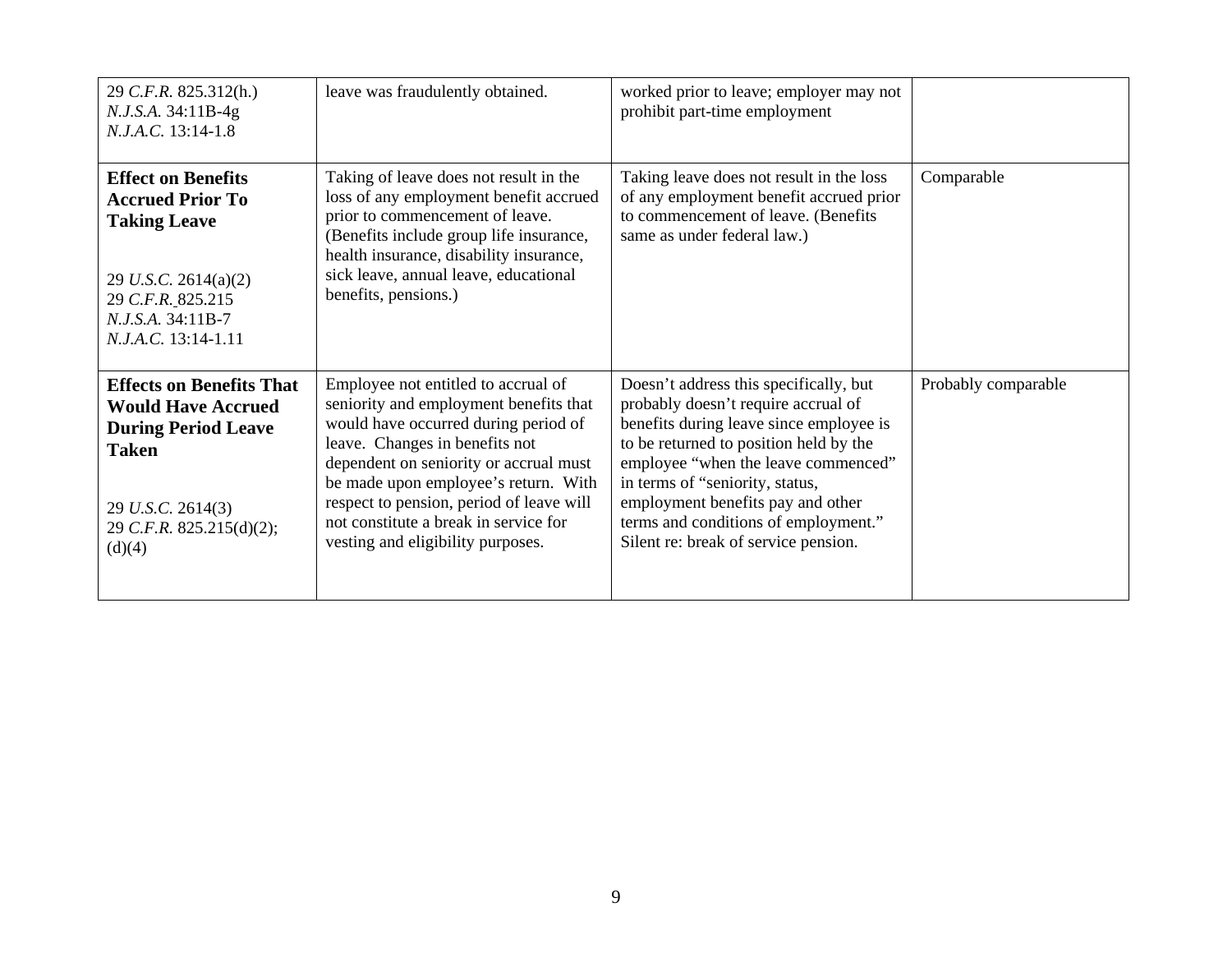<span id="page-10-0"></span>

| Executive,<br><b>Administrative and</b><br><b>Professional Employees</b><br>29 C.F.R. 825.206                  | Salaried, executive, administrative, and<br>professional employees of covered<br>employers who meet the Fair Labor<br>Standards Act (FLSA) criteria for<br>exemption from minimum wage and<br>overtime under Regulations, 29 C.F.R<br>Part 541, do not lose their FLSA-<br>exempt status by using any unpaid<br>FMLA leave. This special exception to<br>the "salary basis" requirements for<br>FLSA's exemption extends only to<br>"eligible" employees' use of leave<br>required by FMLA. | Unpaid leave would not result in loss of<br>exempt status under State minimum<br>wage and overtime law. | Comparable |
|----------------------------------------------------------------------------------------------------------------|---------------------------------------------------------------------------------------------------------------------------------------------------------------------------------------------------------------------------------------------------------------------------------------------------------------------------------------------------------------------------------------------------------------------------------------------------------------------------------------------|---------------------------------------------------------------------------------------------------------|------------|
| <b>Reinstatement Rights</b><br>29 U.S.C. 2614<br>29 C.F.R. 825.214<br>N.J.S.A. 34:11B-7<br>N.J.A.C. 13:14-1.11 | Must be restored to same position held<br>by employee when leave commenced or<br>equivalent position of like seniority,<br>status, employment benefits, pay and<br>other terms and conditions.                                                                                                                                                                                                                                                                                              | Same                                                                                                    | Comparable |
| <b>RIF</b><br>29 U.S.C. 2614<br>29 C.F.R. 825.216<br>N.J.S.A. 34:11B-7<br>N.J.A.C. 13:14-1.11                  | If job would have been eliminated due<br>to RIF while employee was on leave,<br>the right to reinstatement is the same as<br>if employee had not been on leave.<br>Employee retains all rights under<br>applicable recall system while on leave.                                                                                                                                                                                                                                            | Same                                                                                                    | Comparable |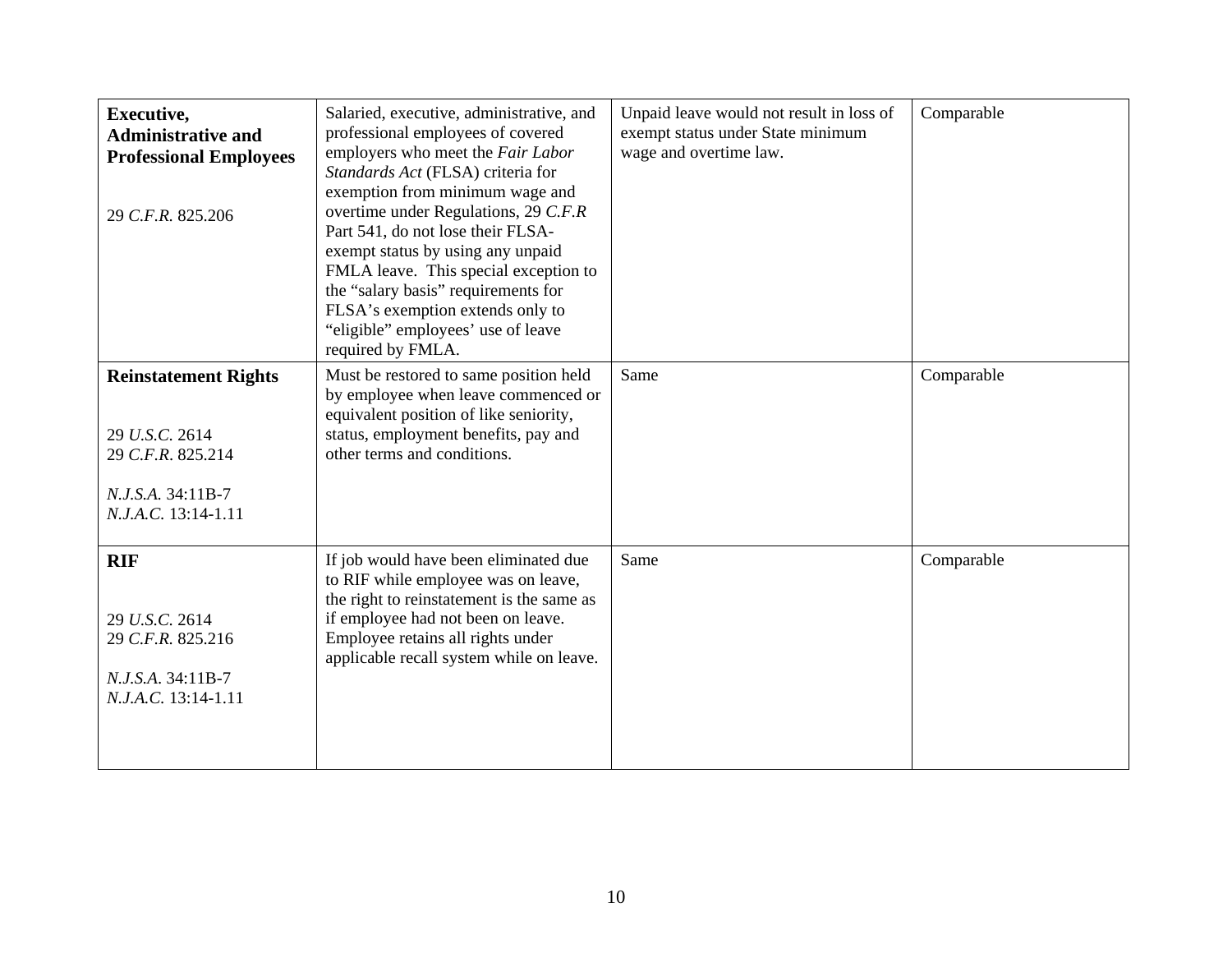<span id="page-11-0"></span>

| <b>Continuity of</b><br><b>Instruction; Special</b><br><b>Provisions for School</b><br><b>Districts</b><br>29 U.S.C. 2618(d)<br>29 C.F.R. 825.602-604<br>$N.J.A.C. 13:14-1.5(f)$ | A district may require that an employee<br>employed principally in an instructional<br>capacity wait until the next semester to<br>return after a leave, with health benefits<br>maintained during the period of<br>involuntary leave, if:<br>$(1)$ leave begins more than 5 weeks<br>before the end of the term; leave lasts at<br>least 3 weeks; teacher would return<br>during the 3-week period before end of<br>term;<br>(2) leave except for own illness begins<br>during the 5-week period before the end<br>of the term; leave lasts more than 2<br>weeks; teacher would return during the<br>2-week period before end of term;<br>(3) leave except for own illness begins<br>during the 3-week period before the end<br>of the term, and leave will last more<br>than 5-working days. | The law contains no provision for<br>permitting a school district to extend the<br>return of instructional employees to the<br>end of the academic year. Rather, the<br>law states that an employer may not<br>require an employee to take leave<br>beyond the period of time requested.                                                   | New Jersey, if silence is<br>interpreted to preclude the<br>delay of an employee's<br>return. |
|----------------------------------------------------------------------------------------------------------------------------------------------------------------------------------|------------------------------------------------------------------------------------------------------------------------------------------------------------------------------------------------------------------------------------------------------------------------------------------------------------------------------------------------------------------------------------------------------------------------------------------------------------------------------------------------------------------------------------------------------------------------------------------------------------------------------------------------------------------------------------------------------------------------------------------------------------------------------------------------|--------------------------------------------------------------------------------------------------------------------------------------------------------------------------------------------------------------------------------------------------------------------------------------------------------------------------------------------|-----------------------------------------------------------------------------------------------|
| <b>Early Return</b><br>$N.J.A.C. 13:14-1.5(e)$                                                                                                                                   | Early return not addressed.                                                                                                                                                                                                                                                                                                                                                                                                                                                                                                                                                                                                                                                                                                                                                                    | Return prior to expiration of leave is<br>governed by employer's policy<br>regarding other leaves of absence. If<br>there is no policy, the employer shall<br>permit return prior to pre-arranged<br>expiration of leave if it will not cause<br>undue hardship to employer, such as<br>continued payment to the temporary<br>replacement. |                                                                                               |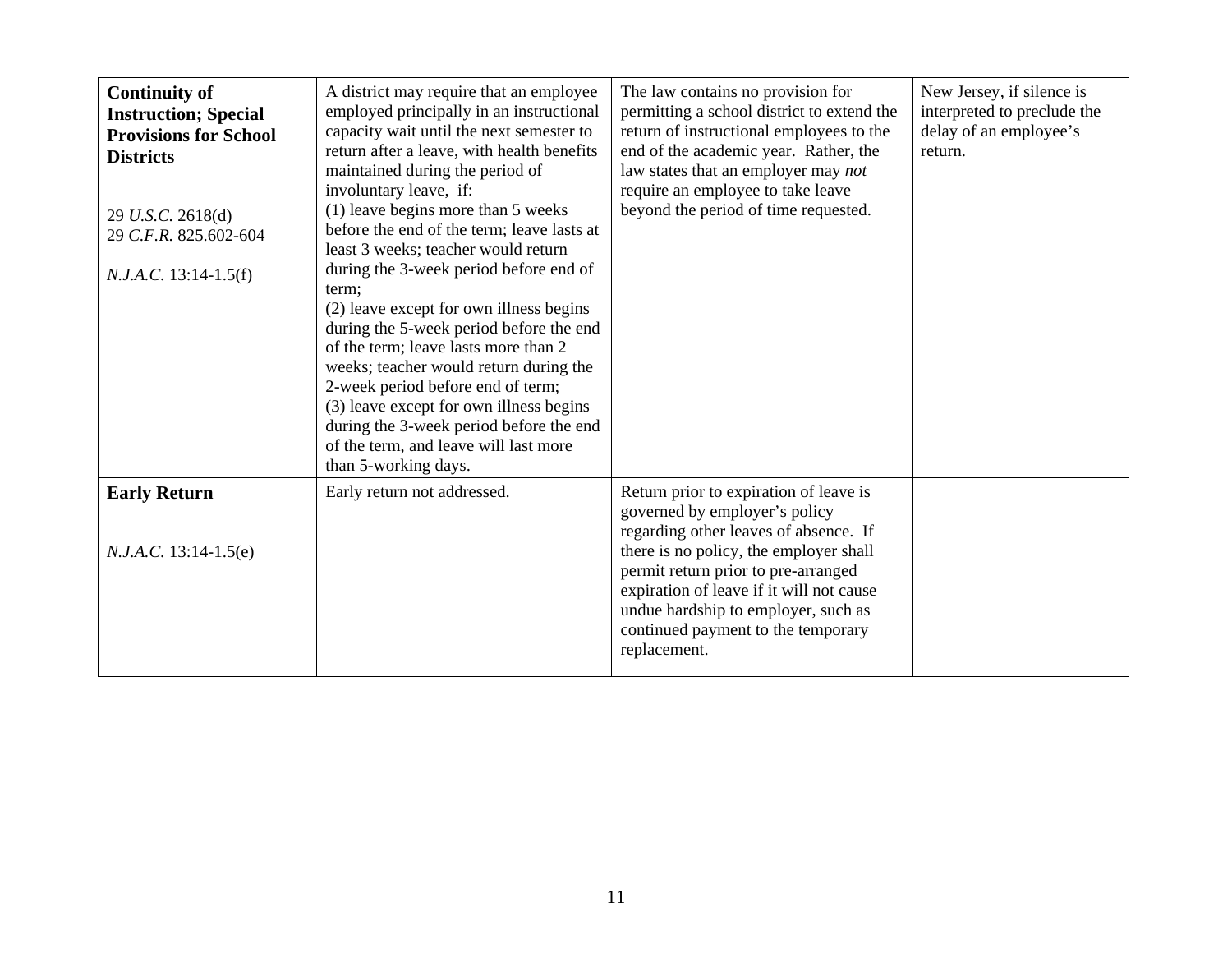<span id="page-12-0"></span>

| <b>Reduced Leave</b><br>29 U.S.C. 2612(b)<br>29 C.F.R. 825.203-205<br>N.J.S.A. 34:11B-3 k:<br>$34:11B-5$<br>N.J.A.C. 13:14-1.2 | Reduced leave means a leave schedule<br>that reduces the number of hours per<br>workweek, or hours per workday, of an<br>employee.<br>May not be taken upon birth or adoption<br>without employer's consent. Permitted<br>for serious health condition when<br>medically necessary. Employer may<br>limit to units as small as employer's<br>payroll system uses to account for<br>absences or leave. No limits on the<br>amount of leave that may be taken on<br>reduced basis.<br>(See notice for serious health condition<br>below.)                                                                                                       | Non-consecutive leave of up to the<br>equivalent of 12 work weeks, taken in<br>increments of not less than one work<br>day, unless otherwise agreed to by the<br>employee and employer, but less than<br>one work week at a time.<br>May not be taken upon birth or adoption<br>without employer's consent.<br>May only be scheduled for 24<br>consecutive weeks, and only once during<br>any 24-month period.<br>Reasonable, practical notice must be<br>given. Employee shall make reasonable<br>effort not to unduly disrupt employer's<br>operations. | Federal contains fewer<br>restrictions on amount of<br>reduced leave permitted. |
|--------------------------------------------------------------------------------------------------------------------------------|-----------------------------------------------------------------------------------------------------------------------------------------------------------------------------------------------------------------------------------------------------------------------------------------------------------------------------------------------------------------------------------------------------------------------------------------------------------------------------------------------------------------------------------------------------------------------------------------------------------------------------------------------|-----------------------------------------------------------------------------------------------------------------------------------------------------------------------------------------------------------------------------------------------------------------------------------------------------------------------------------------------------------------------------------------------------------------------------------------------------------------------------------------------------------------------------------------------------------|---------------------------------------------------------------------------------|
| <b>Intermittent Leave</b><br>29 U.S.C. 2612(b)<br>29 C.F.R. 825.203-205<br>N.J.S.A. 34:11B-4<br>$N.J.A.C.$ 13:14-1.2; 1.5(d)   | May not be taken upon birth or adoption<br>without employer's consent. Permitted<br>for serious health condition or "serious<br>injury or illness (service member),"<br>when medically necessary. Leave taken<br>in separate blocks of time due to a<br>single illness, rather than for one<br>continuous period of time, and may<br>include periods from one hour to<br>several weeks. Employer may limit to<br>units as small as employer's payroll<br>system uses to account for absences or<br>leave. No limits on the amount of leave<br>that may be taken on intermittent basis.<br>(See notice for serious health condition<br>below.) | May not be taken upon birth or adoption<br>without employer's consent. Non-<br>consecutive leave comprised of intervals<br>each of which is at least one but less<br>than 12 workweeks within a consecutive<br>12-month period. Leave may be taken<br>when medically necessary if taken<br>within a 12-month period for a single<br>serious health condition, and reasonable,<br>practical notice is given. Employee shall<br>make reasonable effort not to unduly<br>disrupt employer's operations.                                                      | Federal contains fewer<br>restrictions on amount of<br>reduced leave permitted. |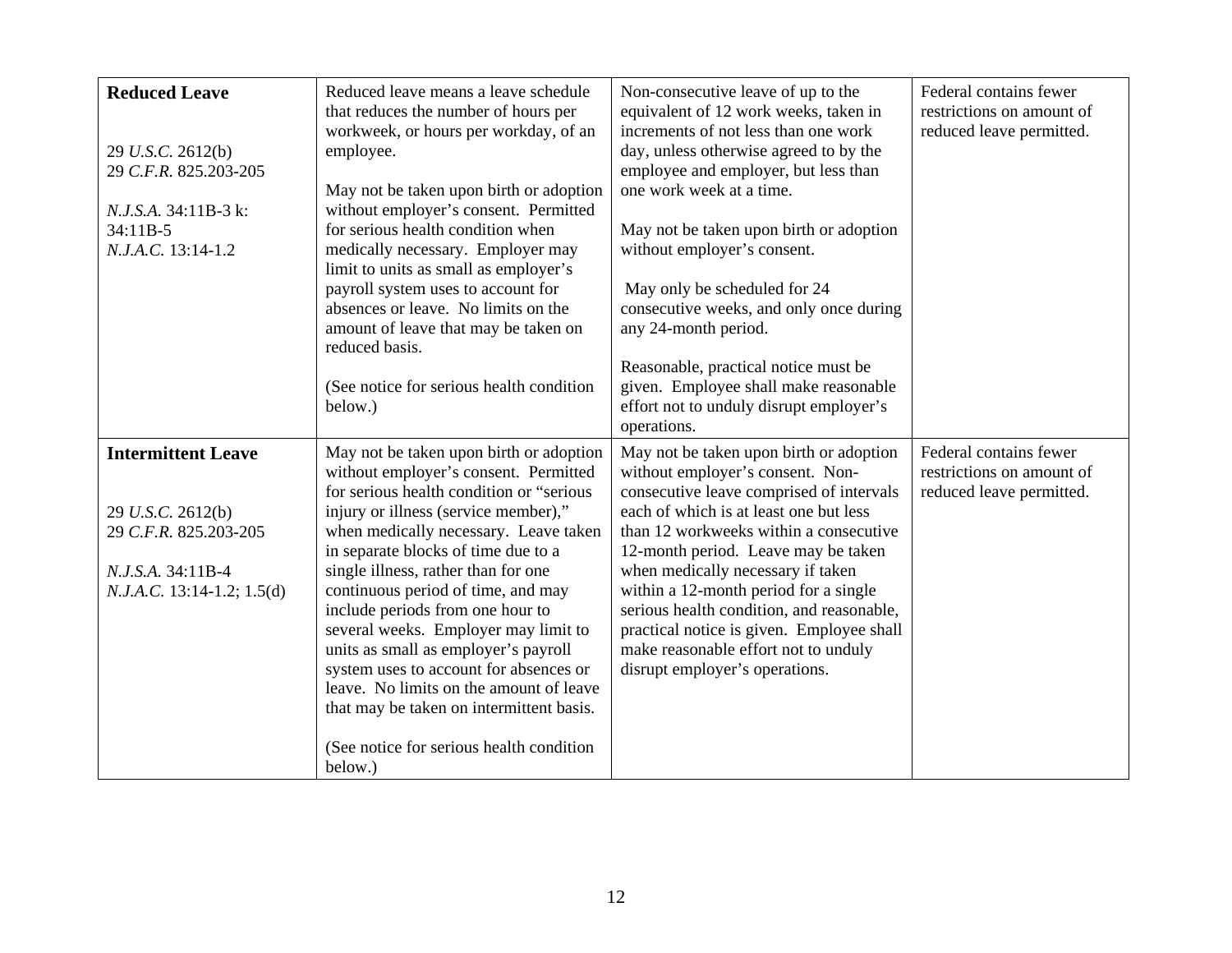<span id="page-13-0"></span>

| <b>Transfer of Employee</b><br><b>During Intermittent or</b><br><b>Reduced Leave</b><br>29 U.S.C. 2612(b)(2);<br>2618(c)<br>29 C.F.R. 825.204; 601<br>N.J.A.C. 13:14-1.5(d)4.                                                                         | Provides that during intermittent or<br>reduced leave, an employer may require<br>the employee to transfer temporarily to<br>an available alternative position for<br>which the employee is qualified, has<br>equivalent pay and benefits, and which<br>better accommodates recurring periods<br>of leave than the regular position.<br>School Districts: if leave for an<br>instructional employee is based on<br>foreseeable medical treatment for<br>"serious health conditions" or "serious<br>injury or illness" (servicemember) and<br>the employee would be on leave for<br>greater than 20% of the total working<br>days in the period during which leave<br>would extend, district may require<br>employee to choose between taking an<br>uninterrupted block of time, or<br>transferring temporarily to an<br>alternative position (as described<br>above). | Same.<br>Also, an employer may not transfer an<br>employee to an alternative position in order<br>to discourage the employee from taking<br>leave or to otherwise work a hardship on the<br>employee.<br>Special rules applicable to instructional<br>employees of schools not addressed.                       | New Jersey, if silence<br>regarding special rules for<br>instructional employees is<br>interpreted to preclude the<br>transfer.                |
|-------------------------------------------------------------------------------------------------------------------------------------------------------------------------------------------------------------------------------------------------------|-----------------------------------------------------------------------------------------------------------------------------------------------------------------------------------------------------------------------------------------------------------------------------------------------------------------------------------------------------------------------------------------------------------------------------------------------------------------------------------------------------------------------------------------------------------------------------------------------------------------------------------------------------------------------------------------------------------------------------------------------------------------------------------------------------------------------------------------------------------------------|-----------------------------------------------------------------------------------------------------------------------------------------------------------------------------------------------------------------------------------------------------------------------------------------------------------------|------------------------------------------------------------------------------------------------------------------------------------------------|
| <b>Medical Certification</b><br><b>From a Health Care</b><br><b>Provider May Be</b><br><b>Required By Employer</b><br>to Support:<br>29 U.S.C. 2613; 2614(c)(3)<br>29 C.F.R. 825.305-308;<br>825.310<br>N.J.S.A. 34:11B-4e.<br>N.J.A.C. 13:14-1.10(b) | Request for leave because of serious<br>health condition or serious illness or<br>injury (servicemember).<br>Employee's fitness to return to work<br>from medical leave, pursuant to<br>uniformly applied practice, if not<br>conflicting with state law or bargaining<br>agreement. Subsequent recertifications<br>may be required on a reasonable basis.<br>Regulations contain a checklist for the<br>health care provider's use.                                                                                                                                                                                                                                                                                                                                                                                                                                  | Request for leave for serious health<br>condition of family member.<br>Certification may also be required for<br>child care leave due to the birth or<br>placement of a child.<br>No requirement for fitness to return<br>because law does not provide leave for<br>employee's own serious health<br>condition. | Federal law doesn't<br>specifically authorize<br>requiring certification for<br>care of child due to birth or<br>placement.<br>Not applicable. |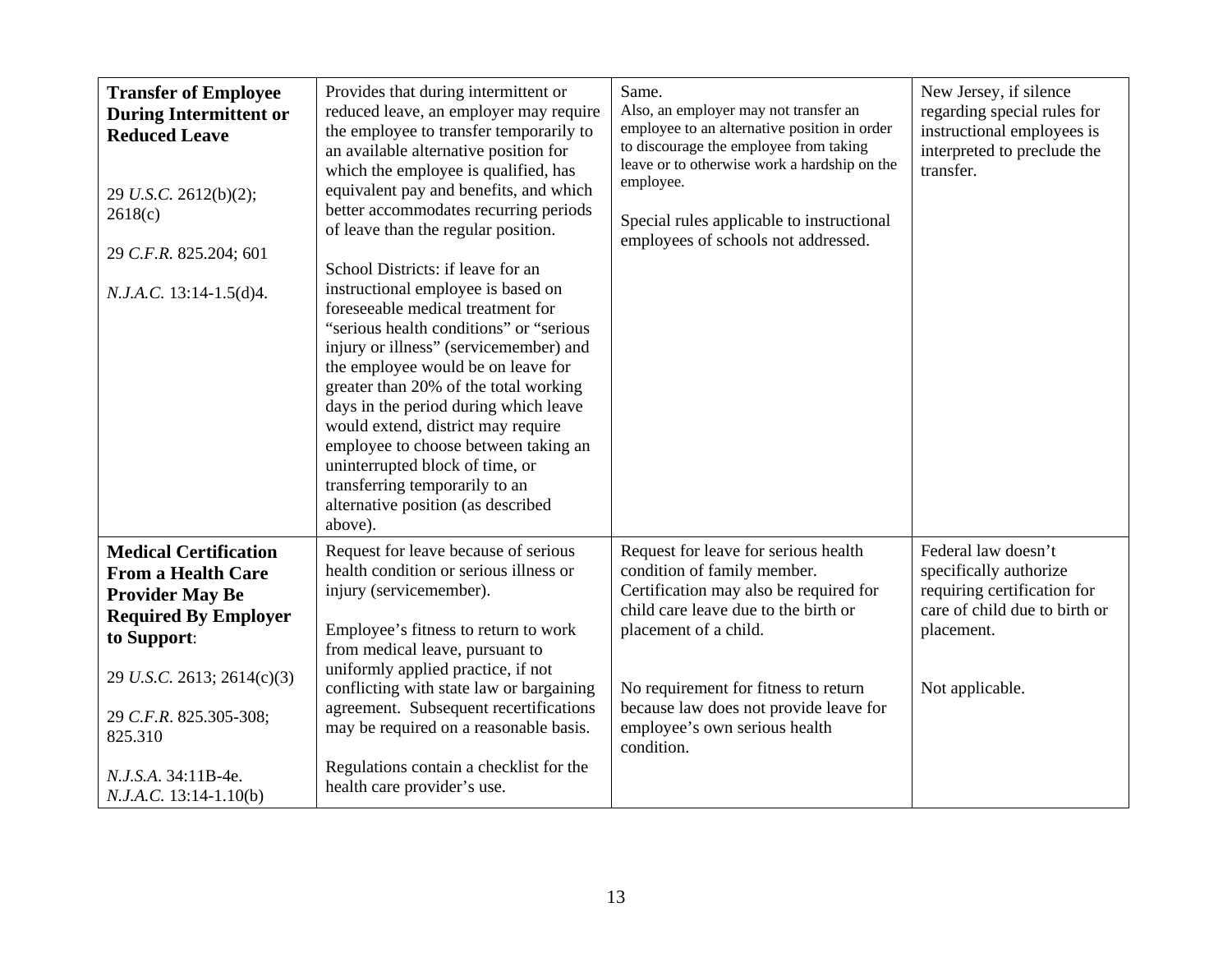<span id="page-14-0"></span>

| <b>Contents of Medical</b> | (Serious health condition)                 | (Serious health condition)               | New Jersey – requirements   |
|----------------------------|--------------------------------------------|------------------------------------------|-----------------------------|
| <b>Certification</b>       | (1) date condition began                   | Certification shall be sufficient if it  | are not stated with as much |
|                            | (2) probable duration                      | states:                                  | specificity.                |
|                            | (3) appropriate medical facts regarding    | (1) date condition began                 |                             |
|                            | condition                                  | (2) probable duration                    |                             |
|                            | (4) statement either that employee is      | (3) medical facts within provider's      |                             |
| (See above citations.)     | needed to care for particular family       | knowledge regarding condition.           |                             |
|                            | member and amount of time needed; or       |                                          |                             |
|                            | a statement that employee is unable to     |                                          |                             |
|                            | perform the functions of the position      | (For birth or placement)                 |                             |
|                            | (5) for intermittent or reduced leave, the | (1) date of birth or placement.          |                             |
|                            | dates on which planned medical             |                                          |                             |
|                            | treatment is expected, and the duration    |                                          |                             |
|                            | of such treatment                          | Employer may discipline for employee's   |                             |
|                            | (6) for intermittent or reduced leave for  | misrepresentation. Certification must    |                             |
|                            | employee's own health condition, a         | warn of consequences of refusing to sign |                             |
|                            | statement of medical necessity for that    | or false certification.                  |                             |
|                            | schedule, and expected duration of the     |                                          |                             |
|                            | schedule                                   |                                          |                             |
|                            | (7) for intermittent or reduced leave for  |                                          |                             |
|                            | family member with health condition,       |                                          |                             |
|                            | or serious injury/illness a statement that |                                          |                             |
|                            | the schedule is necessary, or will assist  |                                          |                             |
|                            | in the recovery of the sick individual,    |                                          |                             |
|                            | and the expected duration and schedule     |                                          |                             |
|                            | of the leave.                              |                                          |                             |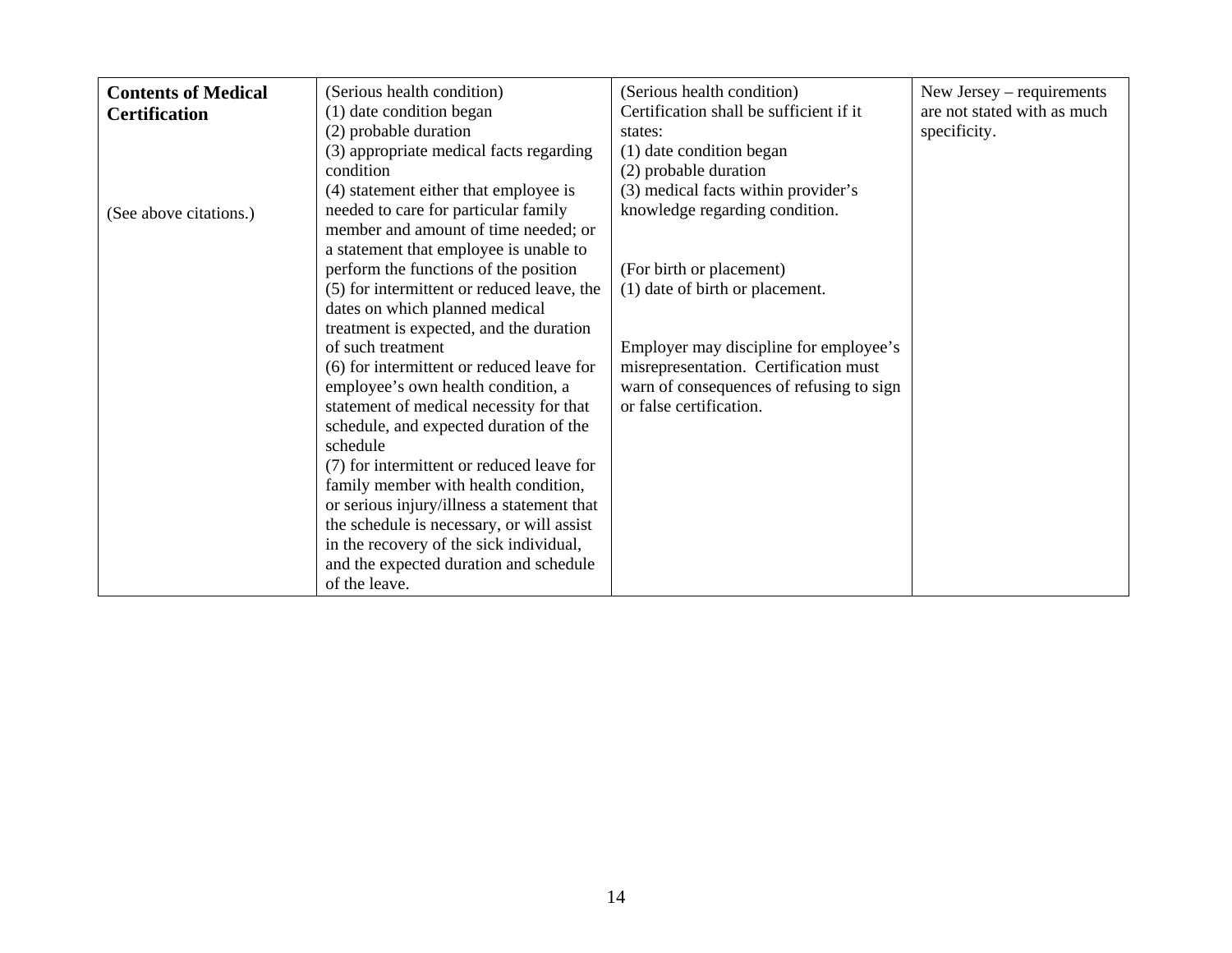<span id="page-15-0"></span>

| <b>Second and Third</b><br><b>Opinions</b>                                                                                      | Where employer has reason to doubt<br>validity of certification, may require<br>second opinion by health care provider<br>designated by employer, but not                                                                                                                                                                                                                | Same<br>Certification requirements may not be<br>used to intimidate, harass, discourage.                                                                                                                                                                                                                                                                               | Comparable                                                                                                                                                                                      |
|---------------------------------------------------------------------------------------------------------------------------------|--------------------------------------------------------------------------------------------------------------------------------------------------------------------------------------------------------------------------------------------------------------------------------------------------------------------------------------------------------------------------|------------------------------------------------------------------------------------------------------------------------------------------------------------------------------------------------------------------------------------------------------------------------------------------------------------------------------------------------------------------------|-------------------------------------------------------------------------------------------------------------------------------------------------------------------------------------------------|
| (See above citations.)                                                                                                          | employed on regular basis, and at<br>employer's expense.<br>If second opinion differs from first, may<br>require third opinion, jointly approved,<br>at employer's expense. Opinion is final<br>and binding.                                                                                                                                                             |                                                                                                                                                                                                                                                                                                                                                                        |                                                                                                                                                                                                 |
| <b>Failure to Provide</b><br><b>Medical Certification</b><br>29 C.F.R. 825.311                                                  | Employee who fails to provide<br>certification within reasonable period of<br>time after certification is requested<br>(generally within 15 days from the<br>request) may be denied leave or<br>continued leave. An employee who<br>fails to provide certification of fitness to<br>return may be denied reinstatement until<br>the requested certification is provided. | State law does not address consequences<br>for failure to provide medical<br>certification.                                                                                                                                                                                                                                                                            | Comparable, if silence in<br>New Jersey law is construed<br>to permit denial of leave,<br>similar to denial permitted<br>for failure to provide<br>employee's own<br>certification. (See below) |
| <b>Certification Related to</b><br><b>Active Duty</b><br>(Servicemember)                                                        | Employer may require certification at<br>time and such timely manner as per<br>regulations that may be prescribed by<br>Secretary of Labor                                                                                                                                                                                                                               |                                                                                                                                                                                                                                                                                                                                                                        |                                                                                                                                                                                                 |
| <b>Employee's</b><br><b>Certification;</b><br><b>Consequences for</b><br><b>Failure to Provide.</b><br>$N.J.A.C. 13:14-1.10(a)$ | The law contains no provision for<br>requiring an employee's own<br>certification.                                                                                                                                                                                                                                                                                       | Permits employer to require employee's<br>signed certification attesting only to<br>reasons for leave. Leave may be denied<br>for failure to sign certification, if<br>certification is required by employer. An<br>employer may subject an employee to<br>reasonable disciplinary measures,<br>depending on the circumstances, when<br>an employee certifies falsely. | Federal, if construed to<br>preclude requiring<br>employee's own<br>certification and denial of<br>leave for failure to provide<br>same.                                                        |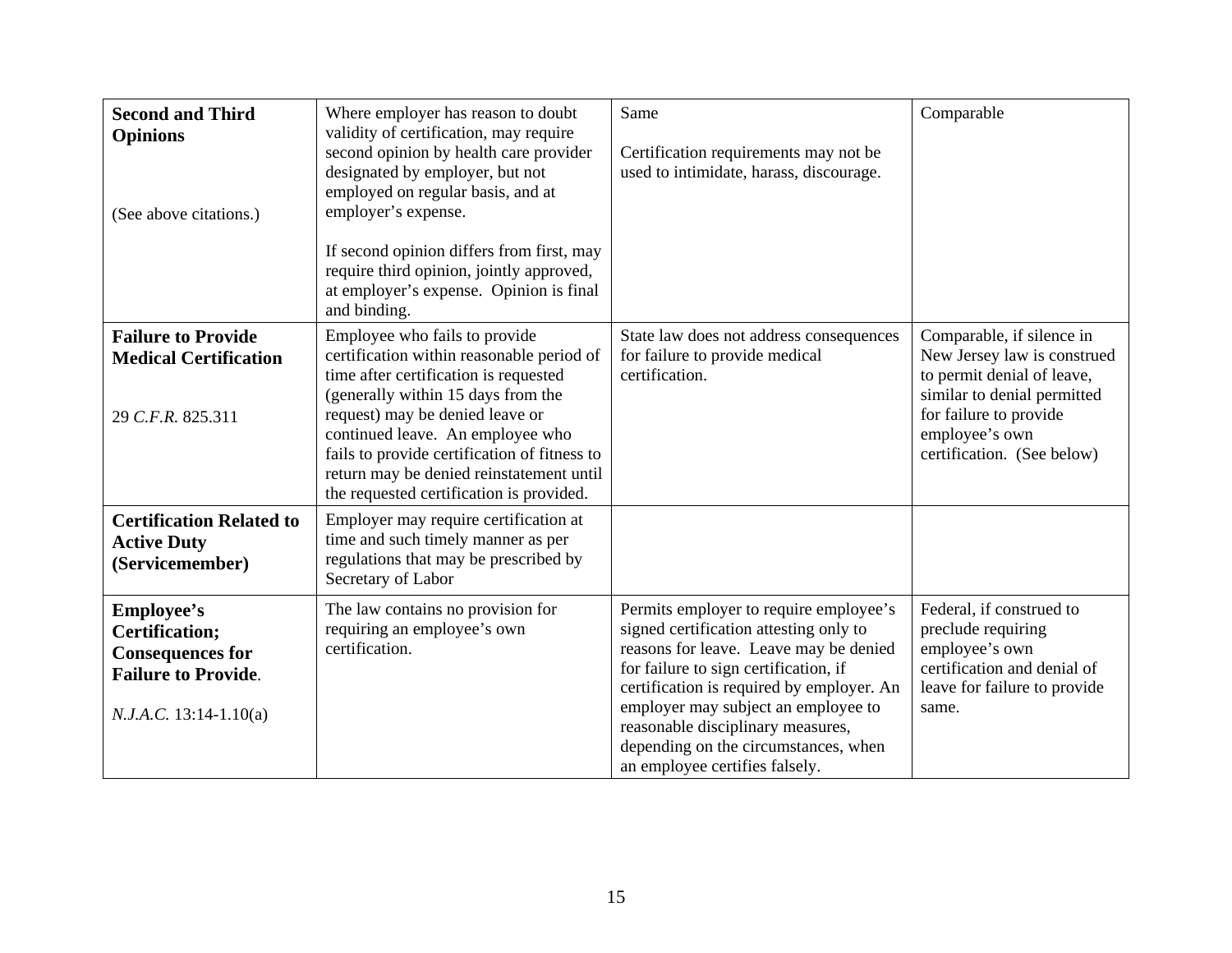<span id="page-16-0"></span>

| <b>Notice to Employer:</b><br><b>Serious Health</b><br><b>Condition</b><br>29 U.S.C. 2612(e)<br>29 C.F.R. 825.302, 303<br>$N.J.A.C.$ 13:14-1.5;<br>$13:14-1.4(a)$ , (b) | If need for leave is foreseeable based on<br>planned medical treatment, the<br>employee shall make a reasonable effort<br>to schedule treatment so as not to<br>disrupt unduly the operation of the<br>employer, subject to the health care<br>provider's approval; and shall provide<br>not less than 30-days notice, except that<br>if treatment is to begin in less than 30<br>days, notice shall be as is practicable.<br>Verbal notice is sufficient - Employer<br>may require written notice if customary,<br>but may not disallow leave if timely<br>verbal or other notice is given. | Notice must be provided no later than 30<br>days prior to start of leave, except under<br>exigent circumstances.<br>Employer may establish a policy<br>requiring written notice, except where<br>impracticable. | New Jersey for number of<br>days' notice. |
|-------------------------------------------------------------------------------------------------------------------------------------------------------------------------|----------------------------------------------------------------------------------------------------------------------------------------------------------------------------------------------------------------------------------------------------------------------------------------------------------------------------------------------------------------------------------------------------------------------------------------------------------------------------------------------------------------------------------------------------------------------------------------------|-----------------------------------------------------------------------------------------------------------------------------------------------------------------------------------------------------------------|-------------------------------------------|
|                                                                                                                                                                         | For intermittent or reduced leave: Upon<br>request, employee shall advise why<br>schedule is necessary and of the<br>schedule for treatment. Parties shall<br>attempt to work out a schedule.<br>For leave due to call or impending call<br>to active duty involving a qualifying<br>exigency, in support of contingency<br>operation—notice "as is reasonable and<br>practicable."                                                                                                                                                                                                          | For intermittent or reduced leave<br>schedule: Employer may require notice<br>in manner which is reasonable and<br>practicable. Reasonable effort not to<br>disrupt unduly the operations.                      |                                           |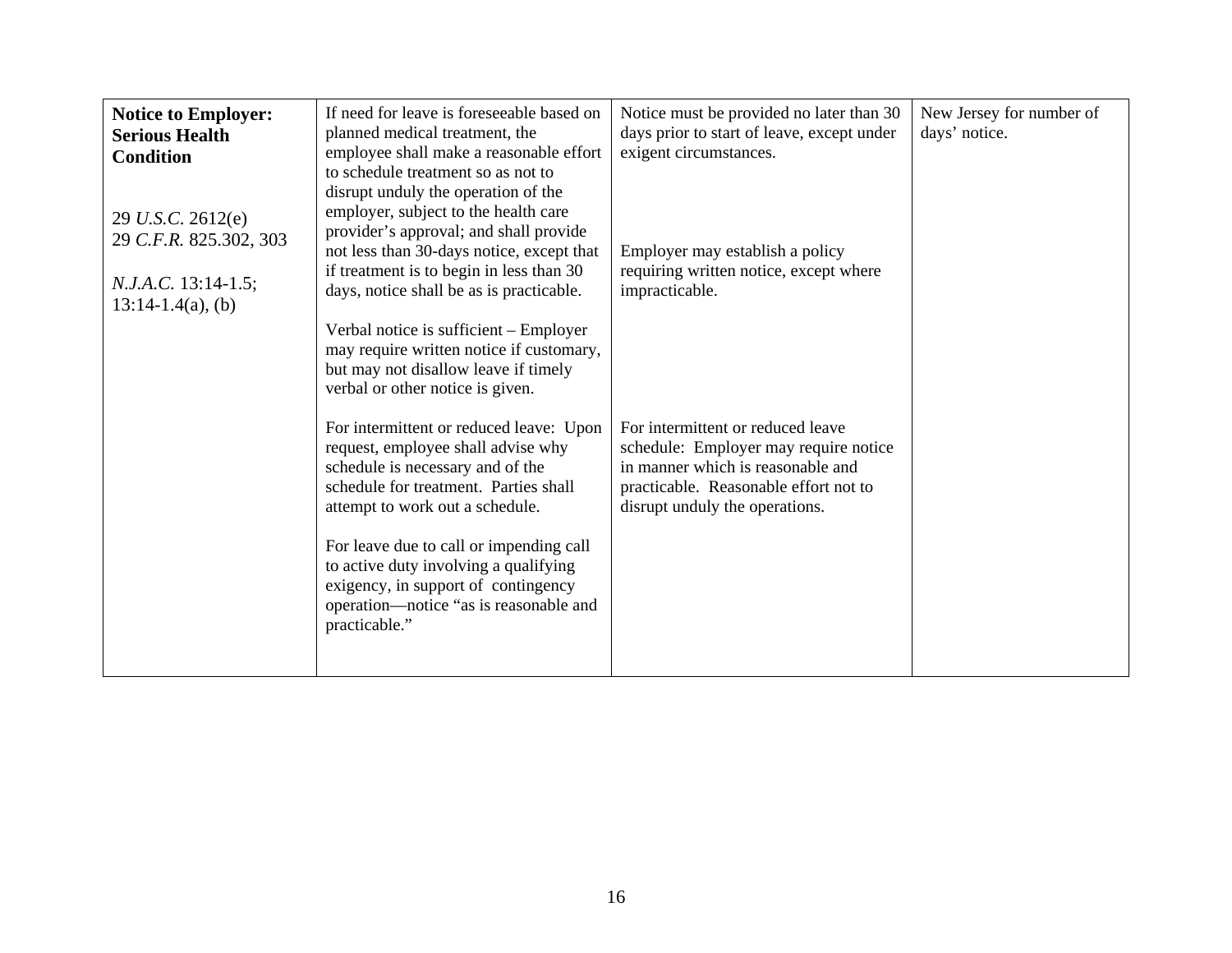<span id="page-17-0"></span>

| <b>Notice to Employer:</b><br><b>Care for Child After</b><br><b>Birth or Adoption</b><br>29 U.S.C. 2612(e)<br>29 C.F.R. 825.302, 303<br>N.J.A.C. 13:14-1.5,<br>$13:14-1.4(a)$ , (b) | If need is foreseeable, employee shall<br>provide not less than 30-days' notice<br>before start of leave, but if the date of<br>birth or placement requires leave to<br>begin in less than 30 days, notice shall<br>be given as is practicable.<br>Verbal notice is sufficient - Employer<br>may require written notice if customary,<br>but may not disallow leave if timely<br>verbal or other notice is given. | Notice must be no less than 30 days<br>before start of leave, except where<br>emergent circumstances warrant shorter<br>notice.<br>Employer may establish policy requiring<br>written notice, except where<br>impracticable. | Comparable |
|-------------------------------------------------------------------------------------------------------------------------------------------------------------------------------------|-------------------------------------------------------------------------------------------------------------------------------------------------------------------------------------------------------------------------------------------------------------------------------------------------------------------------------------------------------------------------------------------------------------------|------------------------------------------------------------------------------------------------------------------------------------------------------------------------------------------------------------------------------|------------|
| <b>Notice to Employer:</b><br>Leave that is<br><b>Unforeseeable</b><br>29 C.F.R. 825.303<br>N.J.A.C. 13:14-1.5                                                                      | As soon as practicable.                                                                                                                                                                                                                                                                                                                                                                                           | As soon as practicable.                                                                                                                                                                                                      | Comparable |
| <b>Employee's failure to</b><br><b>Provide Required</b><br><b>Notice</b><br>29 C.F.R. 825.304                                                                                       | If employee fails to give 30-days notice<br>for foreseeable leave, without a<br>reasonable excuse, employer may deny<br>the taking of leave until at least 30 days<br>after the date the employee provides<br>notice of the need for leave.                                                                                                                                                                       | Not addressed.                                                                                                                                                                                                               |            |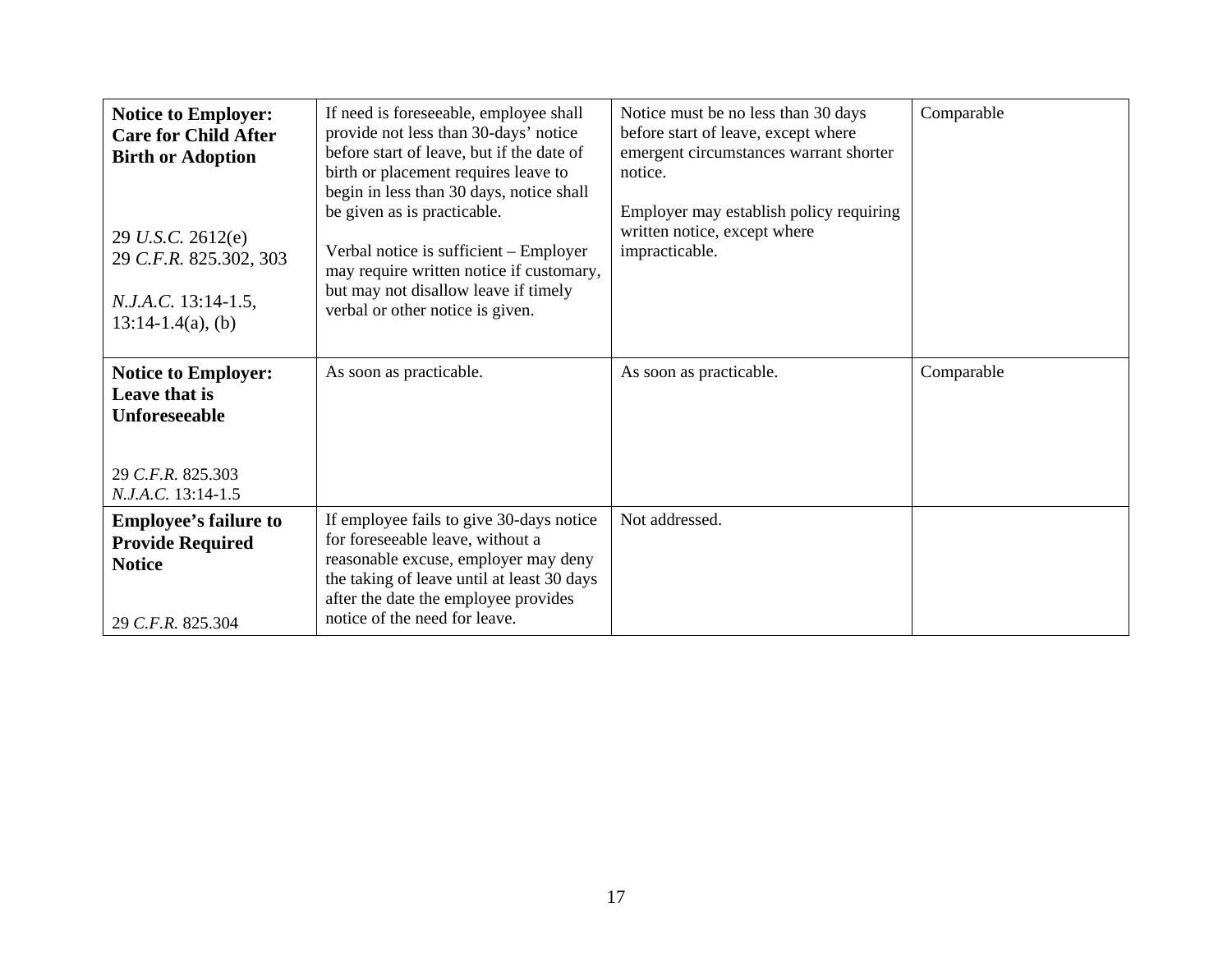<span id="page-18-0"></span>

| <b>Posting Requirements</b><br>29 U.S.C. 2619<br>29 C.F.R. 825.300<br>N.J.S.A. 34:11B-6<br>N.J.A.C. 13:14-1.14 | Employers must conspicuously post a<br>notice explaining the Act's provisions<br>and providing information concerning<br>the procedures for filing complaints of<br>violations of the Act. (Appendix C of<br>the federal regulations contains a form<br>that may be used for this purpose.)<br>Also, FMLA entitlements and employee<br>obligations must be included in any<br>handbook, policy or other written<br>guidance to employees concerning<br>employee benefits or leave rights. | Employer must display conspicuous<br>notice of employees' rights and<br>obligations and use other appropriate<br>means to keep employees informed.<br>Must display official FLA poster of<br>DCR. Must be in handbook, policy<br>manual or other guidance must be<br>provided to each employee – may<br>duplicate NJFLA fact sheet available<br>from DCR website                                                          | Comparable  |
|----------------------------------------------------------------------------------------------------------------|-------------------------------------------------------------------------------------------------------------------------------------------------------------------------------------------------------------------------------------------------------------------------------------------------------------------------------------------------------------------------------------------------------------------------------------------------------------------------------------------|---------------------------------------------------------------------------------------------------------------------------------------------------------------------------------------------------------------------------------------------------------------------------------------------------------------------------------------------------------------------------------------------------------------------------|-------------|
| <b>Other Notice to</b><br><b>Employees</b><br>29 C.F.R. 301<br>N.J.A.C. 13:14-1.14                             | §825.301 When an employee provides<br>notice of the need for leave, the<br>employer shall provide the employee<br>with notice detailing the specific<br>expectations and obligations of the<br>employee and explaining the<br>consequences of a failure to meet these<br>obligations. (Regulations contain<br>specific items that should be included.)                                                                                                                                    | Employer must provide written guidance<br>to employees regarding employees'<br>rights under the FLA in policies,<br>manuals or handbooks that describe<br>employee benefits. If no such policies,<br>manuals or handbooks exist, employer<br>must still provide written guidance to<br>each of its employees concerning the<br>employee's rights and obligations. Fact<br>sheet is available at<br>www.njcivilrights.org. | Comparable. |
| <b>Retaliation</b><br>29 U.S.C. 2615<br>N.J.S.A. 34:11B-9<br>N.J.A.C. 13:14-1.15                               | No retaliation                                                                                                                                                                                                                                                                                                                                                                                                                                                                            | No retaliation                                                                                                                                                                                                                                                                                                                                                                                                            | Comparable  |